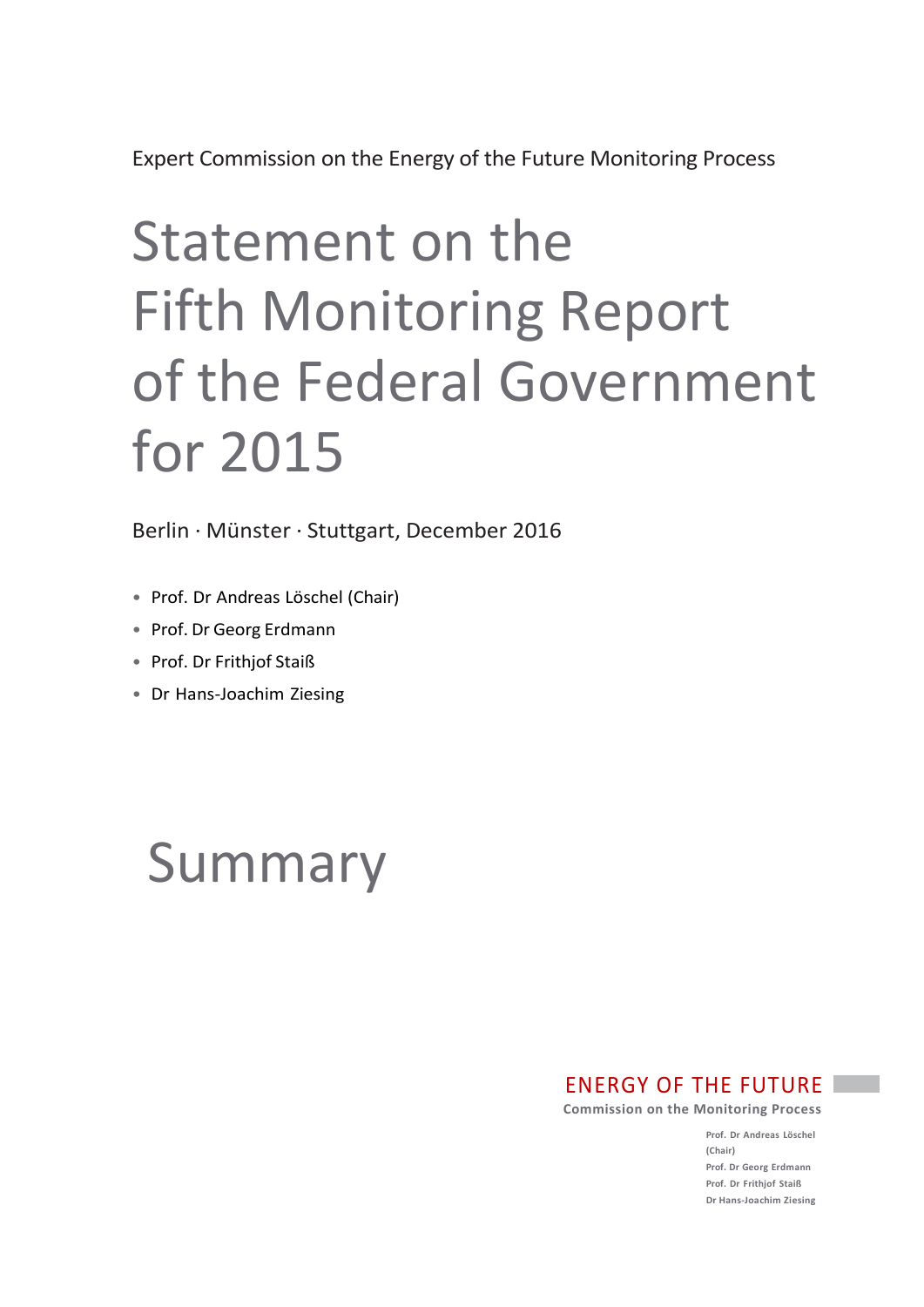# Expert Commission:

# **Prof. Dr Andreas Löschel (Chair)**

University of Münster Am Stadtgraben 9, 48143 Münster Email: loeschel@uni-muenster.de Telephone: +49 251-83-23022

# **Prof. Dr Georg Erdmann**

Berlin University of Technology, Dept. of Energy Systems Einsteinufer 25 (TA8), 10587 Berlin Email: [georg.erdmann@tu-berlin.de](mailto:georg.erdmann@tu-berlin.de) Telephone: +49 30-314-24656 Fax: +49 30-314-26908

# **Prof. Dr Frithjof Staiß**

Centre for Solar Energy and Hydrogen Research Baden-Wuerttemberg(ZSW) Industriestr. 6, 70565 Stuttgart Email[: frithjof.staiss@zsw-bw.de](mailto:frithjof.staiss@zsw-bw.de) Telephone: +49 711-7870-210 Fax: +49 711-7870-100

# **Dr Hans-Joachim Ziesing**

Working Group on Energy Balances (AGEB) Mohrenstraße 58, 10117 Berlin Email: [hziesing@t-online.de](mailto:hziesing@t-online.de) Telephone: +49 30-8913987

# This study is partly based on the competent and dedicated work done by our academic assistants:

University of Münster

# **Oliver Kaltenegger, Martin Baikowski, Roland Kube, Dr. Jörg Lingens, Madeline Werthschulte**

Berlin University of Technology, Dept. of Energy Systems

# **Lars Dittmar, Lisa Marina Koch, Fernando Oster**

Centre for Solar Energy and Hydrogen Research Baden-Wuerttemberg(ZSW)

# **Maike Schmidt, Anna-Lena Fuchs, Henning Jachmann, Tobias Kelm, Jochen Metzger**

Ecologic Institute

#### **Andreas Prahl, Eike Karola Velten**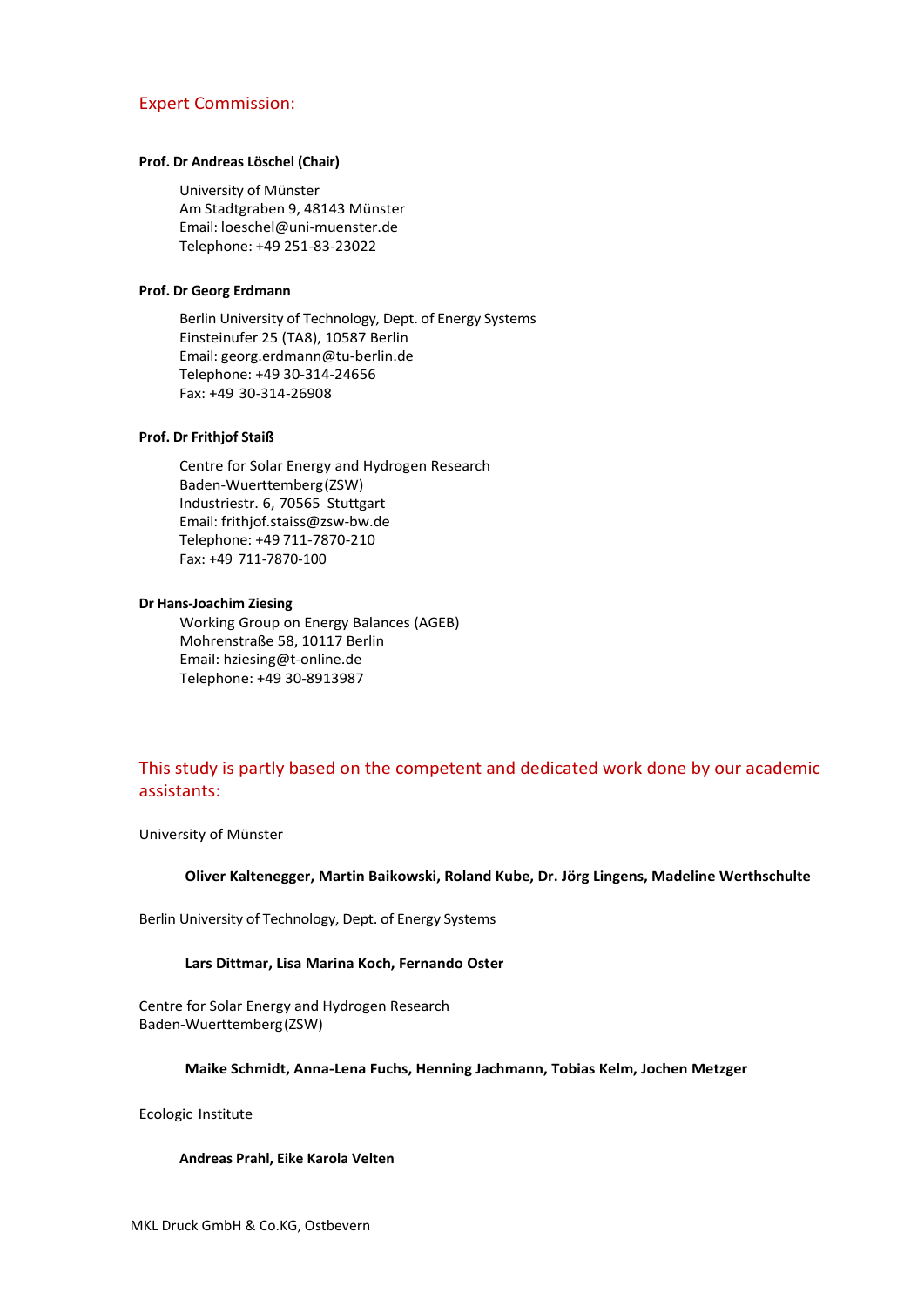# **Summary of statement**

# **Statement on the Fifth Monitoring Report of the Federal Government**

**1.** In this document, the expert commission on the Energy of the Future monitoring process will provide a scientific analysis and assessment of the Federal Government's Fifth Monitoring Report for 2015. The statement pertains to the draft report as at the end of November 2016. Even after the implementation of the Federal Government's 10-Point Energy Agenda, much still needs to be done to meet the energy transition targets. The intention of the expert commission with this position paper is to help make this next phase of the energy transition a success. In eight chapters, it will look at eight fields of action where major decisions will need to be made on the future course of energy policy and has defined **programmatic guidelines** for this:

- ensuring the credibility of the energy transition (see Chapter 1),
- shaping the future course of climate protection (see Chapter 2),
- rethinking energy efficiency (see Chapter 3),
- taking a broader view of transport (see Chapter 4),
- upgrading the strategy for renewable power generation (see Chapter 5),
- making the electricity infrastructure fit for the future (see Chapter 6),
- ensuring that energy delivers value for money (see Chapter 7),
- harnessing the potential of digitalisation (see Chapter 8).

# **Ensuring the credibility of the energy transition**

**2.** For the most part, the Federal Government's Fifth Monitoring Report provides a general factual account of the progress made in implementing the energy transition up to 2015. The expert commission addresses this in its summary review, but it also assesses the reported facts applying the yardstick of target attainment for 2020. In this connection, it also examines the probability of possible target shortfalls and considers the influence of exogenous factors on developments in various areas to date. There are evident **significant disparities in target attainment** between the largely favourable assessments of renewables on the one hand and the unsatisfactory developments in energy consumption and efficiency on the other (on this, see the comments in Chapter 1 of the full version of the expert commission statement).

**3.** On the supply side, the **expansion of renewables** is the crucial factor for fossil fuel substitution. Renewable energies are supposed to meet at least 35% of gross electricity consumption by 2020. From the present perspective, this target is likely to be met, as renewable power production in 2015 already accounted for 31.5% of total gross electricity consumption. The target of raising the renewables share in gross final energy consumption to 18% by 2020 can in all probability be met. Electricity generation plays a major role here, but the supply of thermal renewable energies will also make a significant contribution to this. The picture is different for the renewables ratio in the transport sector. There is little likelihood of meeting the 10% target for 2020, particularly as the ratio has even declined tangibly in recent years to a mere 5.2% (see Chapter 5).

**4.** Prospects are far less promising on the demand side, where the aim is to reduce primary and final energy consumption in individual sectors through energy savings and higher energy productivity. The Federal Government, for example, is looking to raise **final energy productivity** on annual average by 2.1% from 2008 to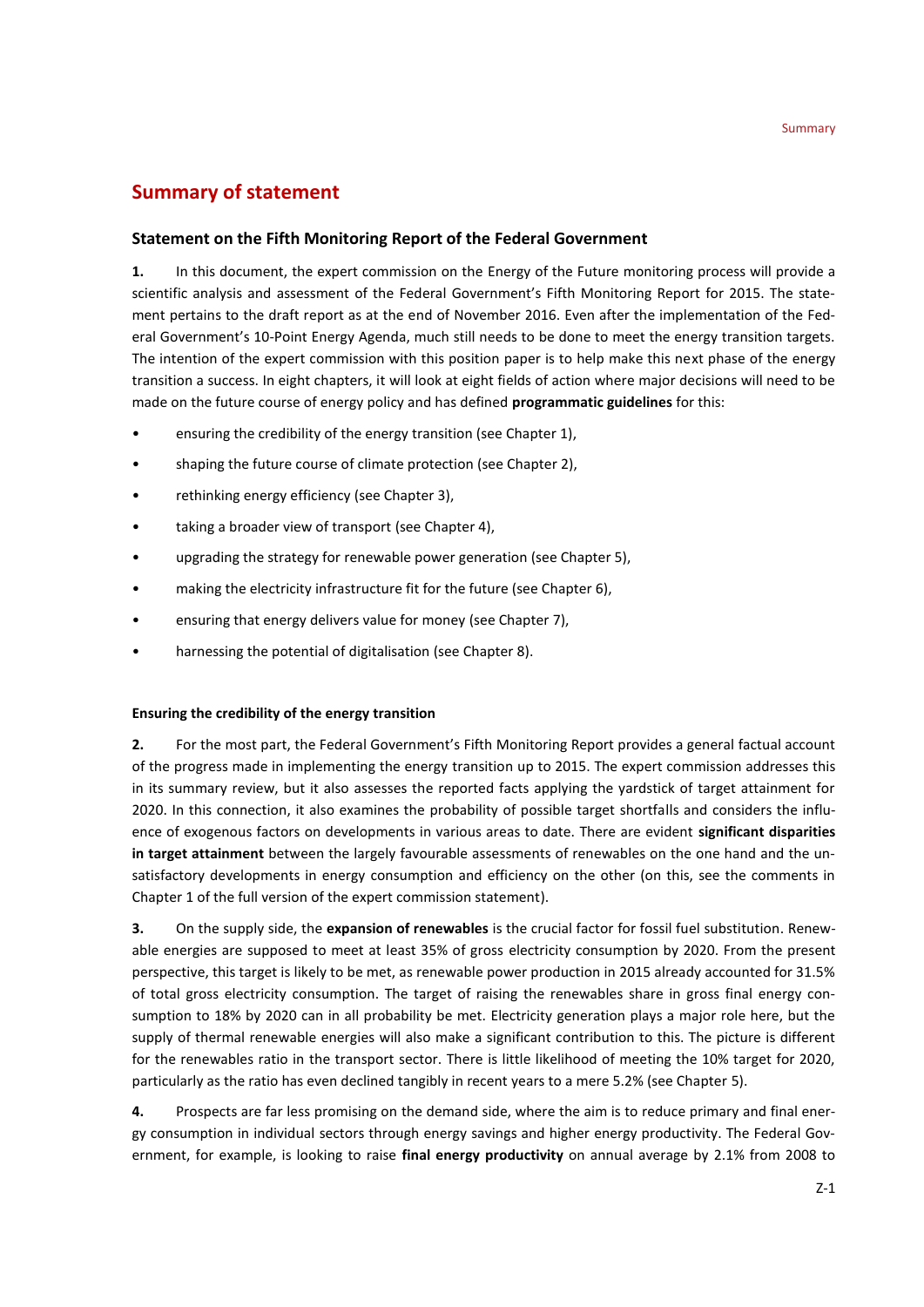2050. Germany is, however, still a long way from meeting this target: On average from 2008 (baseline year for the productivity target) to 2015, final energy productivity has only risen by about 1.3% (measured against the baseline figures) or even as little as roughly 1.1% (based on temperature-adjusted figures). To be able to return to the target path by 2020, the annual rate would have to be increased respectively by a factor of 2.4 or 3.2 on 2015 (to 3.2% or 3.5% annually), which is quite unlikely at the moment, even considering the policy measures that have now been taken. Final energy consumption trends in the individual sectors, for example, would tend to confirm this expectation.

**5.** A firm component of the Federal Government's set of targets is a 10% **reduction of gross electricity consumption** by 2020 based on 2008. Unlike in the past, when it largely rose on a regular basis, gross electricity consumption as a suitable yardstick for this has been on a slight downward trend since the financial market crisis and was 3.8% lower in 2015 than in 2008. This amounts to an annual average rate of minus 0.6%. To attain the target for 2020, it would have to decline in comparison with 2015 by 6.4% or 1.3% a year, i.e. about twice as fast from 2008 to 2015. This would call for additional activities at the least. The expert commission acknowledges that, as pointed out in the Fifth Monitoring Report, for the Federal Government "*considerable additional efforts will also be essential here to meet the targets set in the Energy Concept by 2020*" (Chapter 4 in BMWi, 2016).

**6. Final energy demand in buildings**, which comprises space heating and cooling, water heating and also electricity consumption for fixed lighting in non-residential buildings, declined by 9.9% (adjusted) or 11.2% (baseline figures) from 2008 to 2015. Meeting the reduction target for 2020 would then require a further decline of 11.3% or 9.9%. Looking at the adjusted figures, target attainment is not yet assured.

**7.** As a substantial target shortfall can be expected in **final energy consumption in the transport sector**, no particular contribution can be made to achieve the requisite reduction of total final energy consumption by 2020. The aim in the transport sector is to curb energy consumption by 10% between 2005 and 2020. In fact, though, consumption in 2015 was even higher than in 2005 (+1.2%). Trends in this period were largely driven by the steep rise in the volume of passenger and freight transport by 8.2% and 12.1% respectively, which could only be offset in part by the reduction in specific energy consumption figures. There have been no significant discernible changes in either transport behaviour or policy to date. In the view of the expert commission, energy policy in the transport sector is still a long way from attaining the target for 2020, as is also the assessment of the Federal Government itself (see Chapter 6 in BMWi, 2016).

**8.** Considering these outlined trends in the sectors of final energy consumption, there are reasons to doubt whether the target of a 20% reduction in **primary energy consumption** by 2020 compared with 2008 can be met. So far at least, primary energy consumption in this period to date has only declined by 7.6% and temperature-adjusted by a mere 6.3%. For the next five-year period, target attainment would imply a higher annual average reduction rate by a factor of 2.6 or 3.4 than in the seven-year period from 2008 to 2015. Even accounting for the measures taken so far, this does not appear feasible in the time left.

**9.** Based on this review, the expert commission has come to the conclusion that attaining the key policy target in the Federal Government's Energy Concept of reducing **greenhouse gas emissions** by 40% between 1990 and 2020 is also very unlikely. In its Monitoring Report, the Federal Government rightly emphasises that emissions have already been substantially reduced between 1990 and 2015 by approx. 27%. The Report, however, pays too little attention to the virtual stagnation of greenhouse gas emissions in the last seven years, i.e. since 2009. The only way to close the gap to the target for 2020 (749 million t of CO<sub>2</sub> equivalent) would be to reduce emissions by an annual average of almost 32 million t of CO<sub>2</sub> equivalent or 3.8%. Considering the anticipated stagnation of emissions at the previous year's level for 2016, greenhouse gas emissions would have to be reduced by as much as almost 40 million t of CO<sub>2</sub> equivalent a year in the four years from 2017 to 2020. Com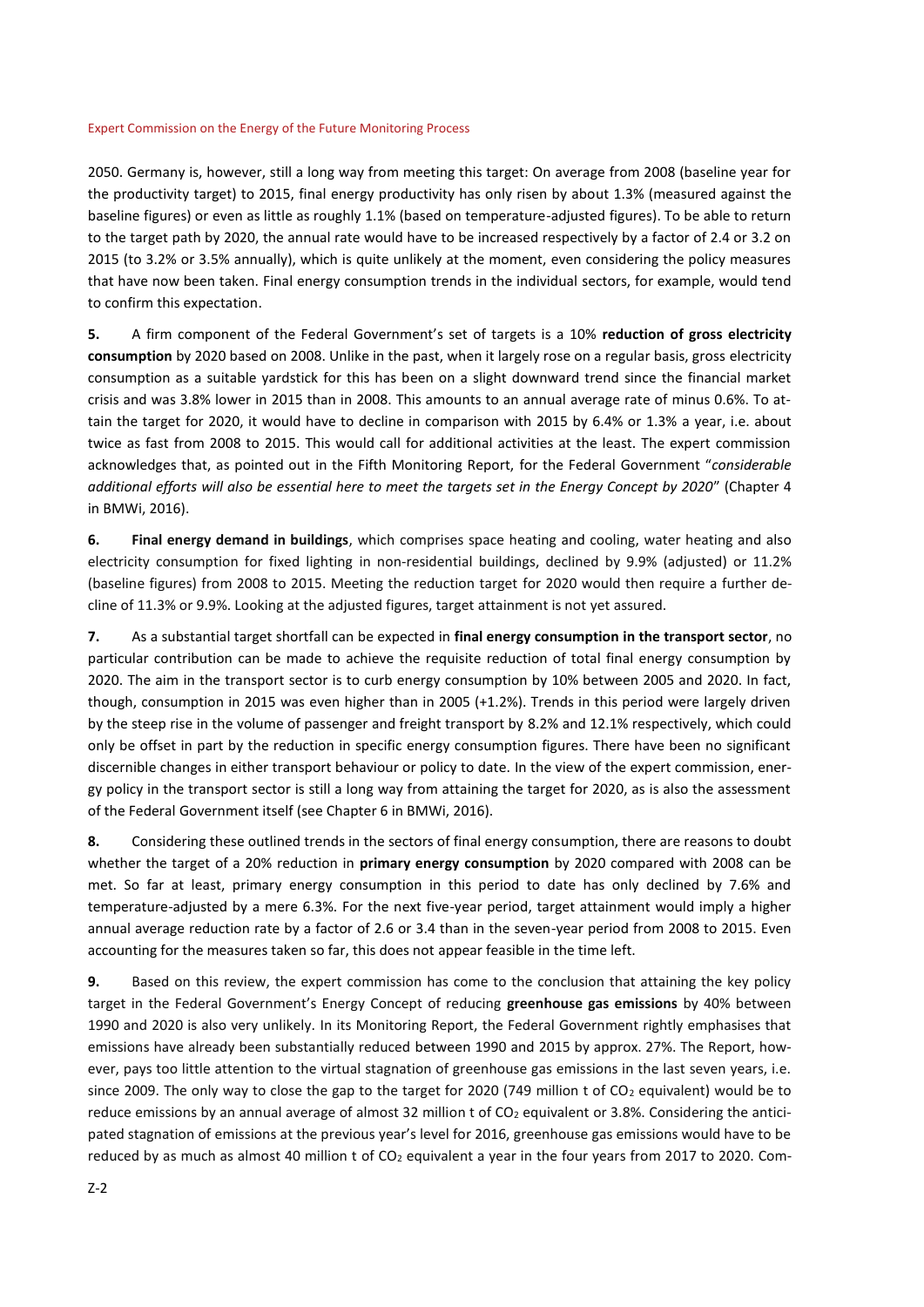pared with past figures, the pace of emission abatement would have to roughly triple in comparison with the period from 1990 to 2015 (-1.3% a year) and compared with the period between 2005 and 2015 it would even entail a fourfold increase. From the present standpoint, we cannot see how the Federal Government intends to achieve this. In the view of the expert commission, the scale of emissions to be reduced by 2020 should not, however, be underestimated for the attainment of the long-term climate change mitigation targets.

**10.** To assess developments, the Federal Government has since last year applied a system in its Monitoring Report that allocates points to measure the percentage deviation from the linear trend towards the target for 2020. Besides making a subjective assessment of the effectiveness of recently implemented measures and exogenous trends, the expert commission bases its evaluation on a more advanced methodology than the points system in the Monitoring Report, that of possible prediction intervals. The main findings of the **expert commission review** on the quantitative energy transition targets are presented in Figure 1. The (traffic light) colour markings show how probable or improbable full target attainment is for 2020. If it is assessed as probable, it is marked green and red if it is estimated to be improbable. Yellow indicates borderline cases. Accordingly, three renewable energy targets will probably be met. The attainment of the targets for reducing primary energy consumption and for heating requirements in buildings appears uncertain. The other energy transition targets for energy productivity, final energy consumption, the renewables ratio in transport and also greenhouse gas emissions are unlikely to be met.

**11.** The expert commission also acknowledges that **exogenous factors of influence**, i.e. outside the scope of influence of the Federal Government, hamper target attainment. Besides demographic changes, these include above all the sharp drop in international energy prices that continues to act as a disincentive for investing in higher efficiency and limit the effectiveness of the measures taken. Added to this are changes in price relations at the expense of lower-emission energy sources. The expert commission again recommends that the Federal Government commissions a study on the quantitative effects of these and other exogenous factors of influence. This should also take into consideration that the successful implementation of the decisions taken at the Paris Climate Change Conference will also bring the international energy markets under heavy price pressure in the medium and long term. Of equal importance in the view of the expert commission is also an investigation into the impacts of endogenous, i.e. internal, factors that could stand in the way of accomplishing the energy transition.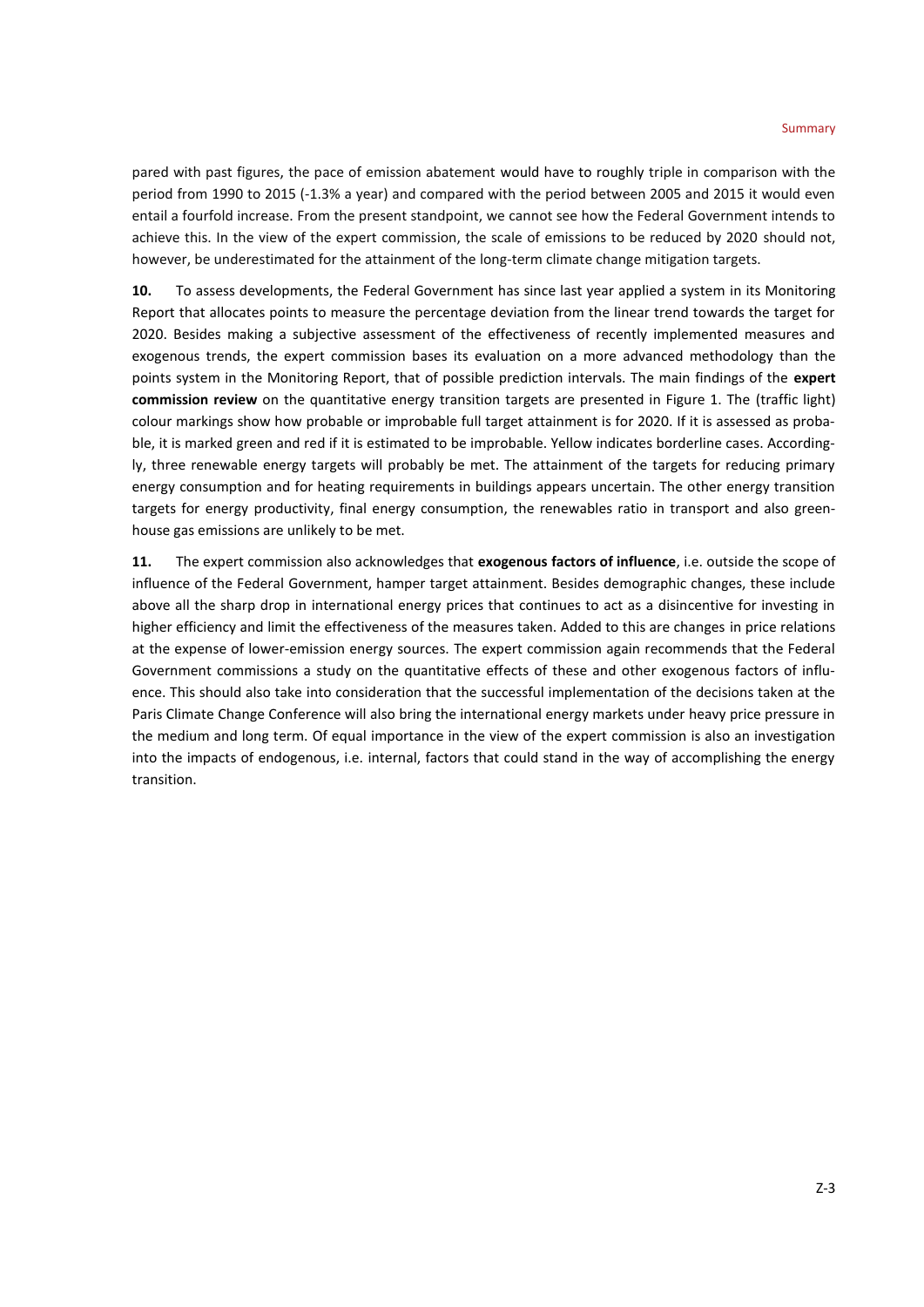

#### **Figure 1: Assessment of target attainment by the expert commission**

Source: Authors' own chart

# **Shaping the future course of climate protection**

**12.** The Federal Government has set itself the target of lowering **greenhouse gas emissions** by at least 55% between 1990 and 2030. The Climate Action Plan 2050 for the first time subdivides this target by sectors. The expert commission welcomes this closer specification but notes that this division lacks a proper explanation. The decision to roughly halve emissions in the power sector and to reduce them by a third in transport over the next 15 years has far-reaching repercussions and will require broad acceptance (see Chapter 2).

**13.** The Climate Action Plan 2050 contains no tangible energy-related targets for 2030 to draw on for **updating and completing the set of targets in the Federal Government's Energy Concept**. The expert commission would like to provide some reference figures as a contribution to the forthcoming debate on the coherent revision of the Energy Concept. It is generally apparent that the energy-efficiency and renewables targets will have to be met concurrently for the most part to achieve the climate change mitigation target for 2030 and pave the way for attaining the longer-term targets and also because there is very limited scope for offsetting target shortfalls in individual areas by surpassing them in others. Based on developments to date, this is particularly the case for reducing final energy consumption in transport. Figure 2 shows the changes possible in final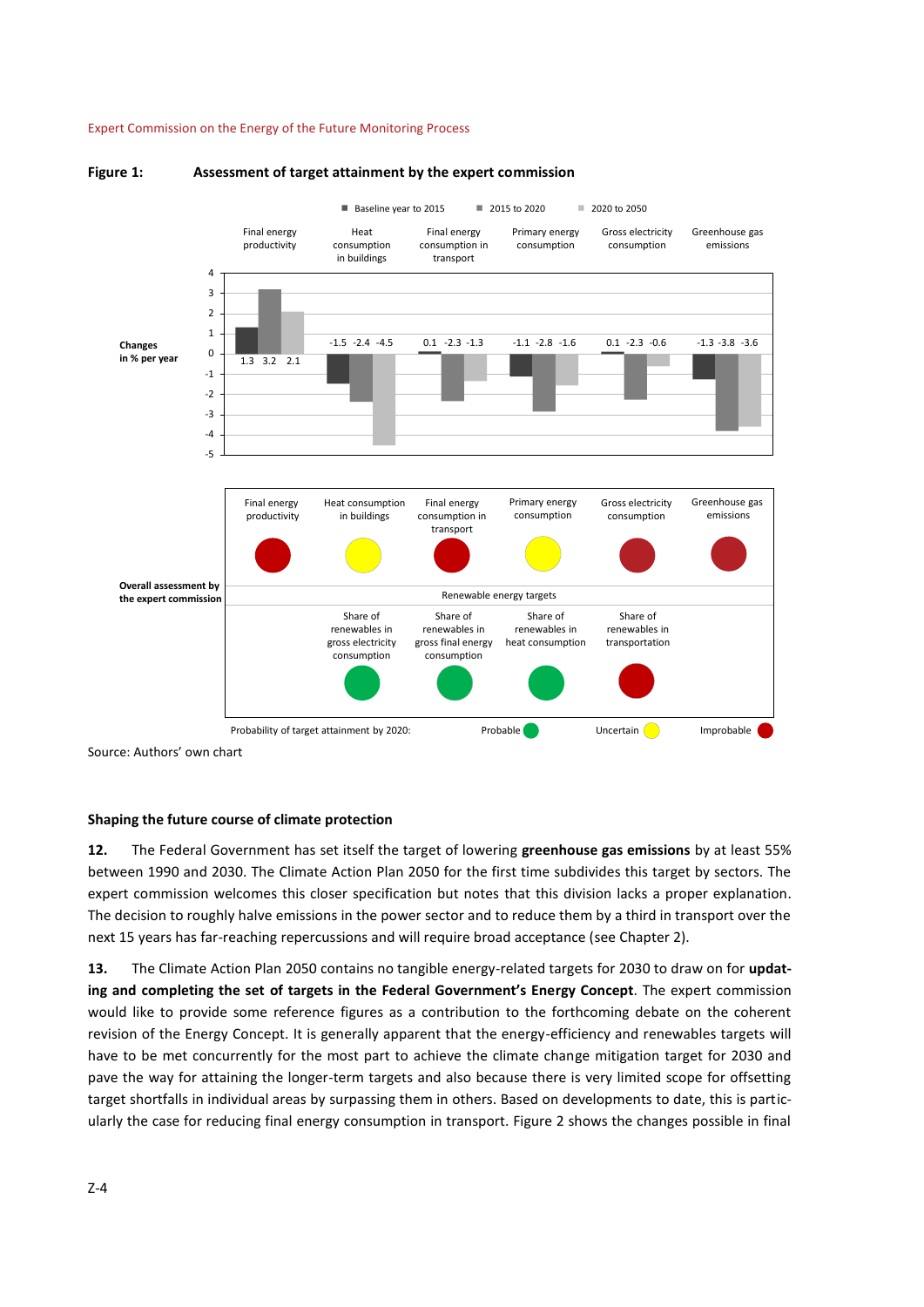energy consumption through energy-efficiency measures and renewables expansion up to 2030 compared with 2015 with estimated flexibilities.



**Figure 2: Change in final energy consumption up to 2030 compared with 2015**

Source: Authors' own estimates based on data from the Institute for Applied Ecology/Fraunhofer ISI (2015), BMUB (2016) and additional studies

**14.** From this, we can infer several conceivable **variants for 2030** and deduce the following targets, premised on a reduction in electricity generation from coal of at least 50%:

- Retaining the target for the share of renewables in gross final energy consumption at 30%, while raising the target share in gross electricity consumption to 60%, as well as introducing a target share in final energy consumption for heating of 30% and a target share for renewables in final energy consumption in transport of 12%.
- Curbing gross electricity consumption (including new electricity applications) by 10% and final energy consumption for heating, including process heat (without electricity input), by 30% compared with the base year 2008, as well as reducing final energy consumption in transport compared with the baseline year 2005 by 35%.

**15.** Additional measures will be needed to meet the 2030 and 2050 targets, respectively, which can be implemented at national or European level. The package of measures for target attainment in Germany currently consists of many small-scale regulations and incentive systems on the one hand and exemptions from obligations on the other - not least due to special interests. With the growing need for action on target conformity, there is a risk that due to this diversity and its complex effects and interactions no adequate solution can be found. A streamlined and comprehensive steering mechanism would, however, be useful for reasons of efficiency and controllability. The expert commission therefore proposes general **carbon pricing as a guiding policy tool** to set out a stable, long-term framework for transforming the energy system. This will require comple-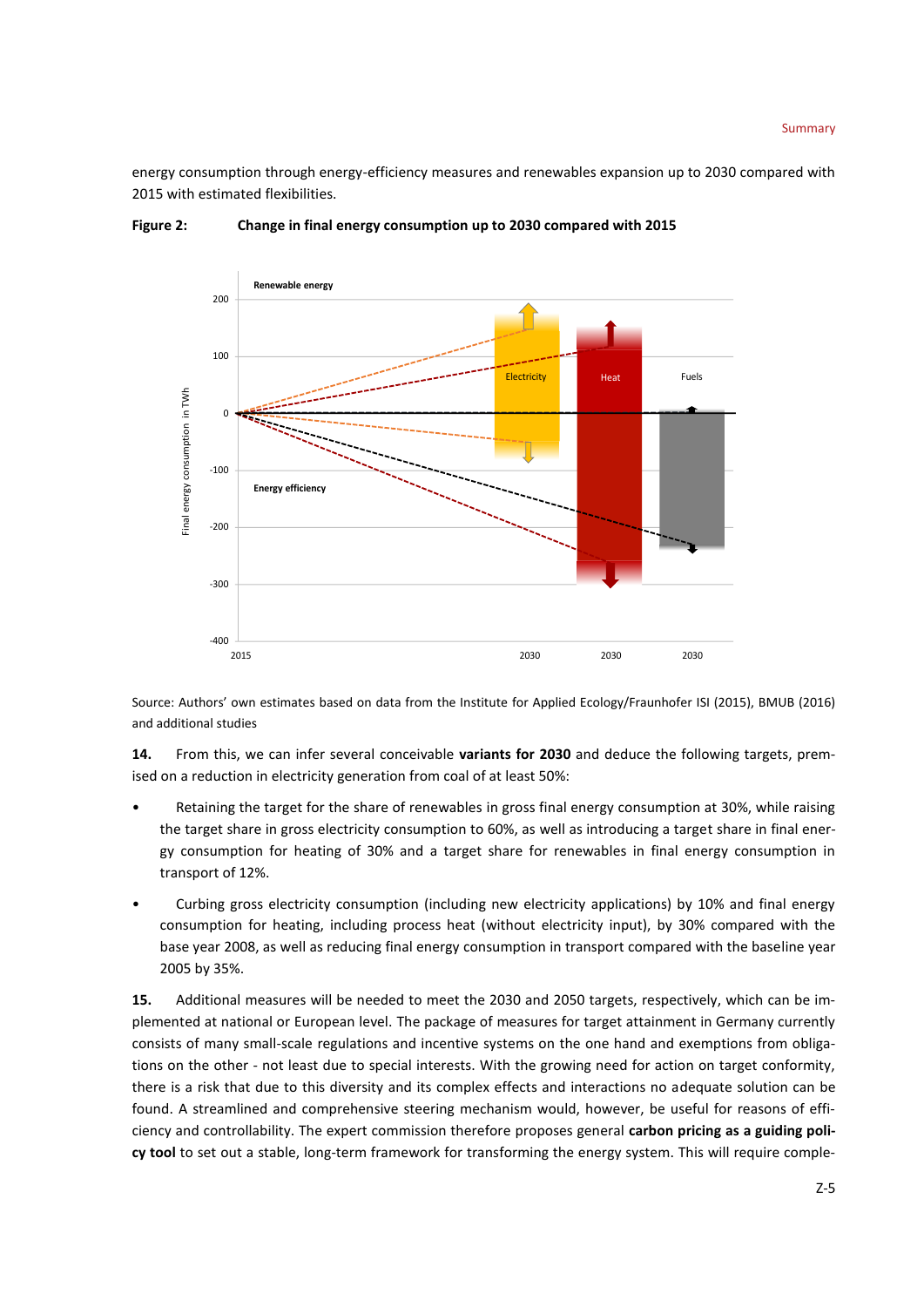mentary elements to address other market imperfections besides greenhouse gas emissions, such as in the building or transport sectors or in renewable energy, for example.

**16.** The European level would be the preferred point of intervention, especially emissions trading as the common and economically most sensible climate protection instrument, to find the most cost-effective ways of reducing greenhouse gas emissions. The expert commission recommends that the Federal Government advocate a reinforcement of emissions trading by adjusting the European abatement target, expanding the sectoral focus and introducing a price corridor. Considering the requisite policy and negotiation procedures and the foreseeable opposition, a European solution would, however, seem most unlikely. If, as expected, this does not succeed, additional national measures will be required to meet the German climate change mitigation targets. Since 2013, a number of other states taking part in European emissions trading have opted for **additional national mechanisms**.

**17.** As far as possible, the national measures should apply to all sectors and technologies. General carbon pricing will ensure this and afford the opportunity to amalgamate levies under the Renewable Energy Sources Act (approx. EUR 22.9 billion) and the Combined Heat and Power Act (approx. EUR 1.2 billion), electricity taxes (approx. EUR 6.6 billion) and possibly other energy taxes, levies, etc. in one instrument and prospectively largely replace them. This could also obviate the need to maintain the climate reserve for lignite-fired power stations. Inclusive carbon pricing would not therefore primarily entail an additional burden, but would in fact amount to a reduction in costs thanks to extensive efficiency gains. In exchange, the present complex funding mechanisms or instruments should be examined and abolished, unless they are warranted to remedy market frictions beyond the climate change problem. Thus, the instruments to be done away with would first of all have to be set off against the carbon price. This **systemic shift would secure the long-term sustainability of the transition** to a carbon-neutral economy, as it would minimise the burden on companies and households in the process. There are many other reasons in favour of this policy realignment. For example, the current promotion of renewable energy sources is incompatible with the important and correct idea of sector coupling, because more electricity is supposed to be integrated into the overall system (to avoid fossil fuels in the heating sector or transport sector), while at the same time the promotion of renewables in the electricity sector via the levying system ultimately raises the price of electricity, making it less attractive than fossil fuels. Carbon pricing would also be advantageous from a distribution standpoint as the income could be used accordingly.

**18.** Where German carbon pricing exceeds prices in European emissions trading, measures would have to be taken to ensure that German emission reductions are not countervailed by the use of the certificates then available elsewhere. The expert commission therefore again proposes flanking national target attainment with the **purchase and retirement of emissions allowances** by the Federal Government. Under the specifications of European emissions trading, the Federal Government could interpret the attainment of the national CO<sup>2</sup> target in a flexible way and meet its targets by purchasing and retiring emissions allowances equivalent to  $CO<sub>2</sub>$  target deviation. This would abate greenhouse gas emissions, as this measure would reduce the permissible emissions in Europe. But in this case the CO<sub>2</sub> target would have to be interpreted and defined at European level and not confined to German territory. At a carbon price of currently EUR 7 per t, for example, the annual cost for 50 million tonnes of CO<sup>2</sup> would amount to no more than EUR 350 million. Greater flexibility in meeting the target would also make economic sense. The best solution would be more stringent emissions trading; a concerted retirement of emission rights with EU partners coordinated by the EU Commission would, however, still be preferable to an inefficient national target attainment with a multitude of overlapping and in part mutually countervailing measures. At least this way, the most cost-effective measures would be carried out in Germany and several cheap abatement options abroad would be used.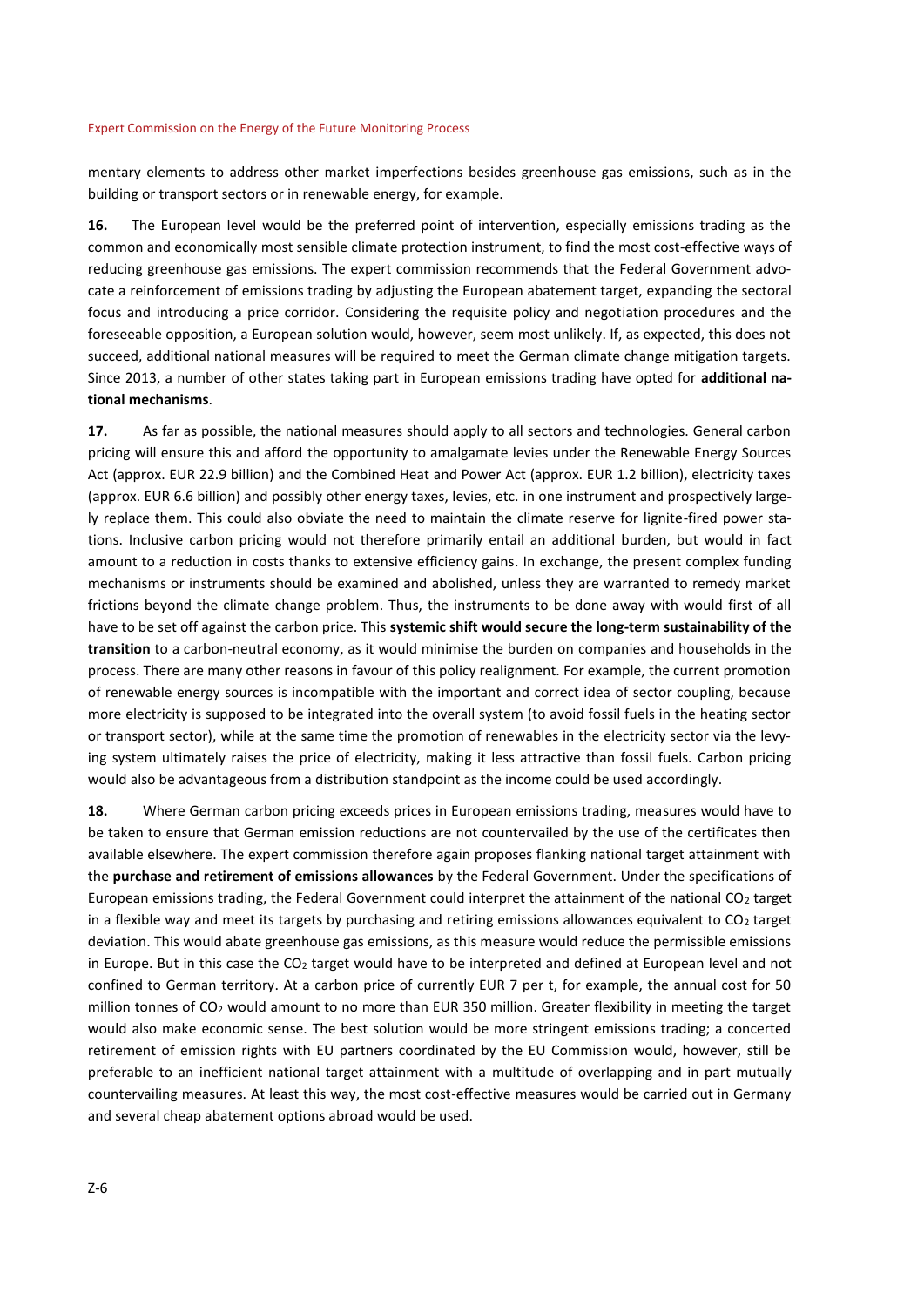**19.** The long-term **2050 climate change mitigation targets** affect the interim target for 2030. So far, the Federal Government left open how to specify the gap between the reduction of greenhouse gas emissions by 80% to 95% for 2050 based on 1990. It is, however, committed to carbon neutrality, also without discussing this in greater detail. The expert commission therefore recommends a precise specification of the long-term targets and an intensive discussion on the distribution of available emissions budgets over time. Instead of having to meet specific annual targets with pinpoint accuracy, they could then be steered more flexibly via these budgets. This approach can only function, however, if emission reductions are not continually deferred in the hope of being able to make them at short notice at the end of the timeframe. The expert commission suggests that the Federal Government give serious consideration to this kind of target definition, accounting for the above proviso.

# **Rethinking energy efficiency**

**20.** As the Federal Government's Monitoring Report shows, **major efforts** are still needed to achieve the targets in energy efficiency. However, from the expert commission's point of view the assessment is too optimistic in all areas. The Monitoring Report should have pointed out more clearly that the attainment of the key target for reducing primary energy consumption, for example, is not assured and that for raising final energy productivity is improbable. Although the Federal Government has taken a number of measures, under the National Action Plan on Energy Efficiency (NAPE), for instance, the resultant reductions in consumption are insufficient (see Chapter 3).

**21.** The **description of measures** in the Monitoring Report is insufficient in the assessment of the expert commission. Major measures, especially in the building sector are not mentioned, such as the Energy Conservation Regulation (EnEV) and the Renewable Energies Heat Act (EEWärmeG). The Report (almost) only lists funding programmes, in some cases without defining the target group or citing the anticipated or actual outcomes or the efficiency of funding allocation. This is why in its last statement the expert commission had already framed 10 guidelines for an effective energy-efficiency monitoring and hopes that the Federal Government will take account of these in its next Monitoring Report.

**22.** With Efficiency First, the Federal Government is looking to introduce a new 'basic principle', which, however, remains very abstract in the Monitoring Report, so that the expert commission cannot come to a tangible assessment. Whereas it generally welcomes the high priority that needs to be attached to efficiency, the principle cannot be construed as attaching overall precedence to this issue , but rather as a 'motto' that must nevertheless take account of diverse aspects. Not all technically feasible measures, legal provisions and funding options for raising efficiency can be assessed as expedient. In the opinion of the expert commission, economic, environmental, social and systemic criteria need to be applied for a comprehensive evaluation (see Figure 3). It therefore advocates **Think Efficiency instead of Efficiency First** as a better approach. Applying this as a basic principle means that the Federal Government should also appraise and amend the legal framework for the energy system to remove constraints and find ways to improve the efficient generation, distribution and use of energy.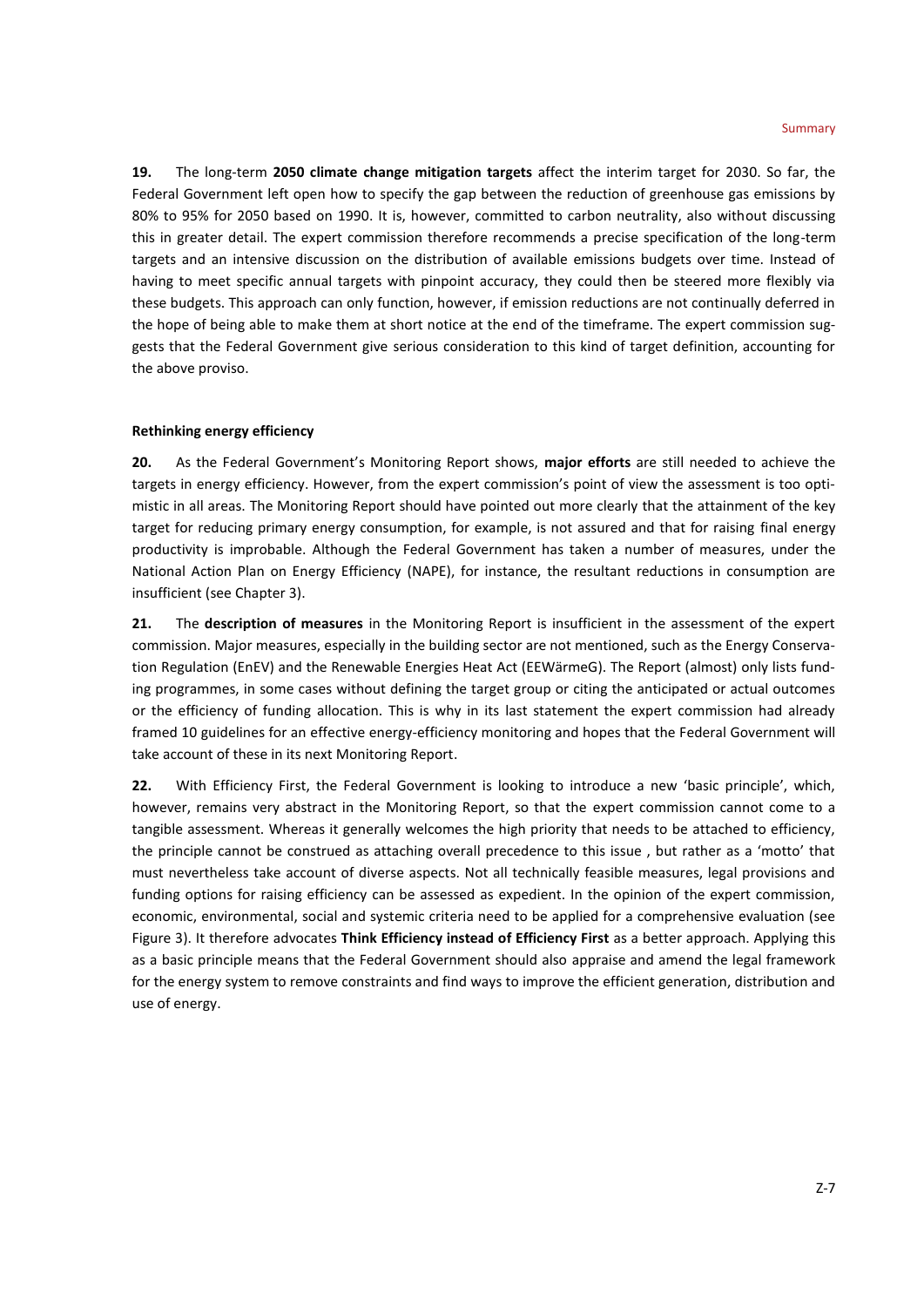

# **Figure 3: Think Efficiency: high priority but also appraisal to criteria**

Source: Authors' own chart

**23.** In **buildings**, which consume as much as a third of end-use energy, target attainment by 2020 is not assured when we take temperature-adjusted figures into account. The Strategy for Energy-Efficient Buildings sets out a long-term framework for achieving carbon-neutrality in existing buildings by 2050, with the two scenarios of high efficiency and a high renewables ratio as parameters. To be able to meet the targets in the Climate Action Plan, however, the reduction of final energy demand in buildings must be in the order of magnitude of the efficiency scenario. The Energy Conservation Regulation and especially the KfW funding programmes should be aligned as quickly as possible with the long-term target. The aim should also be to converge EnEV and EEWärmeG as well as the KfW funding programmes and MAP.

# **Taking a broader view of transport**

**24.** The development of **final energy consumption** in transport in recent years indicates that there is no longer any realistic prospect of meeting the target for 2020. The Projection Report only predicts the attainment of the 2020 target by 2030. With the present measures in the transport sector, the foreseeable savings in energy end-use compared with the status quo are therefore very limited. Target scenarios point the way to more substantial cuts in final energy consumption and greenhouse gas emissions in transport, also with a view towards 2050. These are, however, based on assumptions about transport policy measures that are tantamount to a fundamental policy shift compared with the current situation rather than 'further efforts' – a phrase that is frequently used in the Monitoring Report of the government (see Chapter 4).

**25.** The Climate Action Plan 2050 sets an ambitious interim target for **CO<sup>2</sup> emissions in transport** for 2030. The current European proposal for setting binding national annual targets for greenhouse gas abatement in the period from 2021 to 2030 (Effort Sharing Regulation) includes an ambitious target for non-ETS emission reductions in Germany. The transport sector as one of the main sources for non-ETS emissions will play a key role to reach this goal. If the Federal Government is seriously concerned with complying with the Effort Sharing Regulation proposal, it should take urgent measures to implement the above-cited policy shift in transport.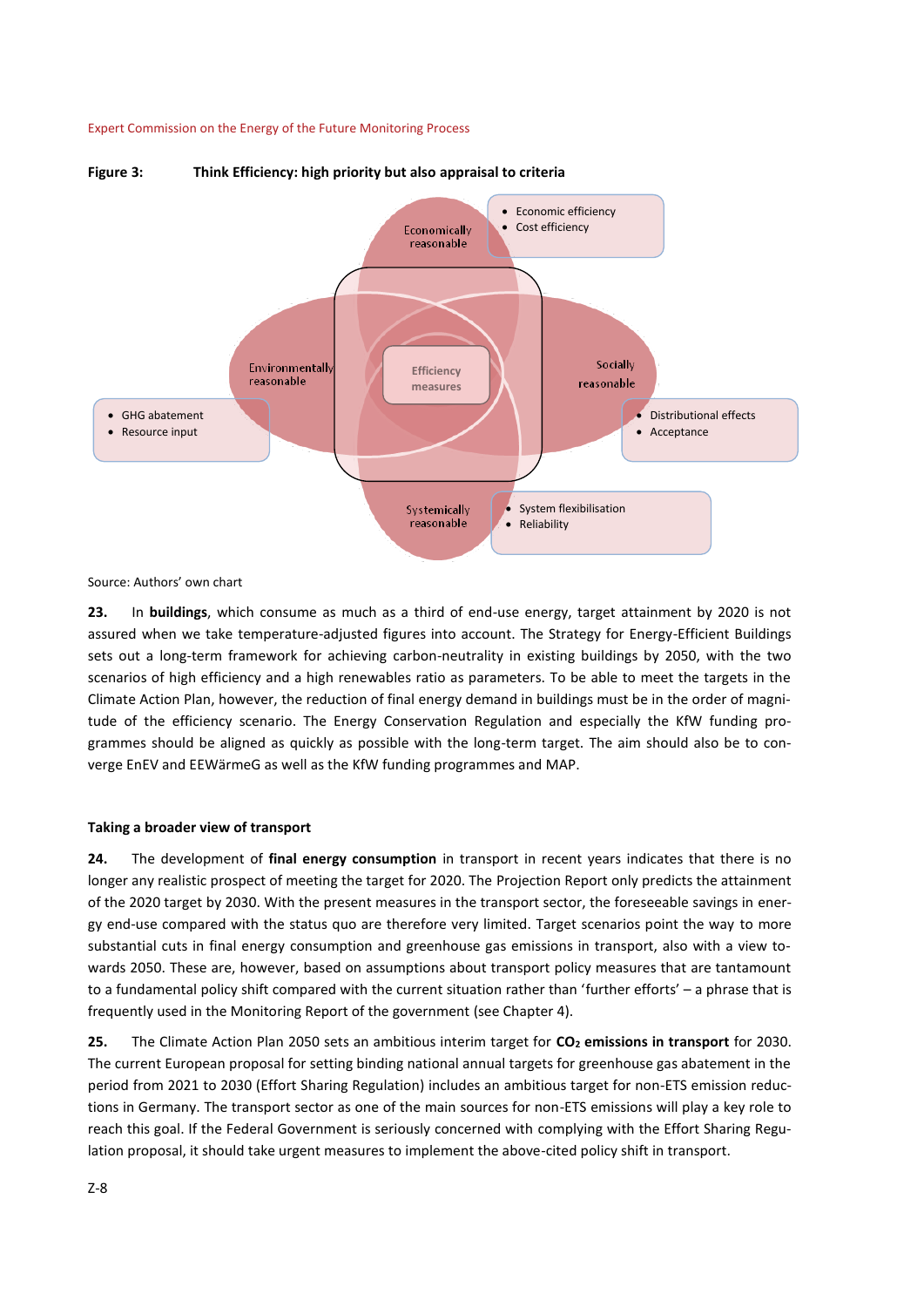**26.** The **transport sector** has, however, diverse **adverse impacts** that go beyond CO<sub>2</sub> emissions. Pollutant emissions and noise pollution incur high costs for health care and impair the quality of life in conurbations; land used for transport infrastructure limits the scope for alternative forms of use and splits up natural habitats. Traffic congestion incurs high economic costs. Furthermore, road transport still causes a high number of accidents and there has been a renewed rise in fatalities.

**27.** A comprehensive approach to addressing the problems in transport, a so-called transport transition, should aim at alleviating all the adverse impacts. Specific fields of action can be used to address these: the use of alternative drives and fuels, efficiency improvements in conventionally motorised transport, switching to more efficient and lower-emission transport modes and avoiding motorised transport. Table 1 correlates the **adverse impacts of transport and the countervailing fields of action available**. It shows that switching to alternative drives and fuels alone cannot address all transport externalities. Land use and traffic congestion costs in particular could only be curtailed to a limited extent with such a one-sided approach. Improving the efficiency of conventional drives cannot make a contribution here, either. In all probability, vehicles would also continue to generate a high level of noise pollution in future as well. Moreover, it is questionable whether efficiency improvements would bring about environmental benefits, as at least parts of these are usually offset by rebound effects. Switching transport to more efficient/lower-emission modes would, however, address all externalities. It would also lower the number of road accidents and fatalities as this field of action also entails a reduction in car traffic, where most of these externalities arise. Policymakers must harness the full potential of all these different fields of action when planning reforms in the transport sector to counter all its adverse impacts.

|                          | Use of alternative<br>fuels and drives | <b>Efficiency im-</b><br>provements in<br>conventionally<br>motorised<br>transport | <b>Switching transport</b><br>to more effi-<br>cient/lower-emission<br>modes | <b>Avoiding moto-</b><br>rised transport |
|--------------------------|----------------------------------------|------------------------------------------------------------------------------------|------------------------------------------------------------------------------|------------------------------------------|
| Energy consumption       | (X)                                    | (X)                                                                                | X                                                                            | X                                        |
| Greenhouse gas emissions | $\times$                               | (X)                                                                                | $\times$                                                                     | $\times$                                 |
| Pollutant emissions      | $\sf X$                                | (X)                                                                                | X                                                                            | X                                        |
| Noise pollution          | (X)                                    |                                                                                    | X                                                                            | X                                        |
| Land use                 |                                        |                                                                                    | X                                                                            | X                                        |
| Congestion costs         |                                        |                                                                                    | X                                                                            | X                                        |
| Accidents and fatalities |                                        |                                                                                    |                                                                              |                                          |

# **Table 1: Correlation of adverse impacts with fields of action**

X Correlations with direct impact.

(X) Correlations that do not apply for all possible implementation options or are mitigated by rebound effects.

# Source: Authors' own chart

**28.** Besides specific policy measures for individual fields of action, **overarching pricing instruments** should set incentives for mitigating the adverse impacts of transport, for example in the form of taxing external effects based on the specific economic damage (Pigovian tax). The expert commission therefore gives some suggestions for an economically reasonable pricing in road transport:

 The approach adopted should take all externalities into account. Many different internalisation measures are currently implemented in Germany, i.e. there is no single, ideal approach for internalisation. The fourpage long info box in the Federal Government's Monitoring Report also reveals the broad diversity of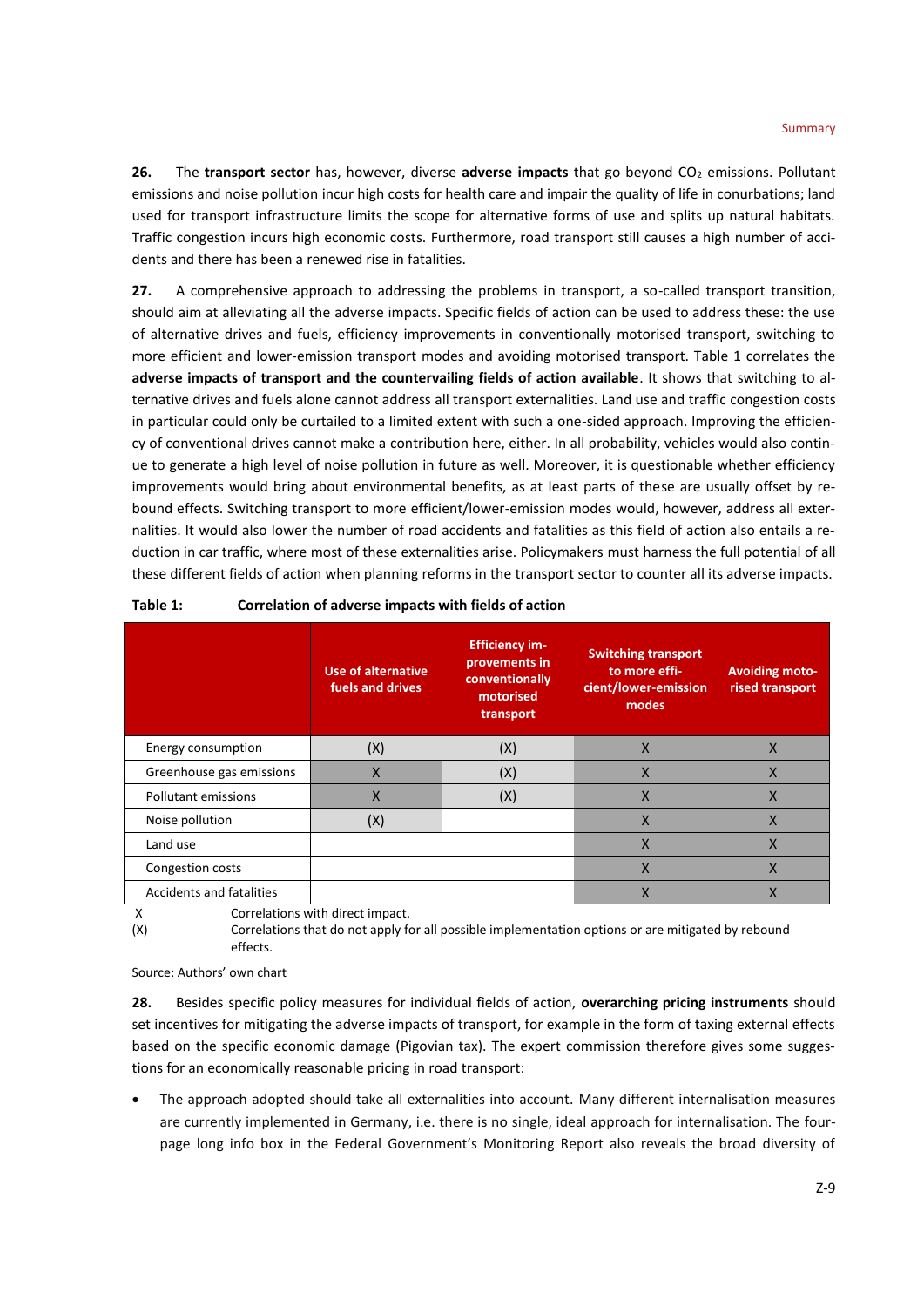initiatives, ranging from fuel economy labels for cars to round tables to the Federal Transport Infrastructure Plan.

- The heavy-goods vehicles toll in Germany can be seen as a form of Pigovian tax, but due to the narrow collection base and the rigid pricing the instrument is not designed in the best way. The usage price under the toll should be charged as far as possible for the entire transport infrastructure and to all users. This is the only way to internalise all externalities and prevent circumventions to the detriment of the general welfare. Keeping to rigid prices also hampers the efficient use of transport infrastructure. Instead, different prices should be charged by time and region. The new information technologies in particular can make toll charges far more responsive to actual traffic volume (in real time). This is one of the opportunities digitalisation (see Chapter 8) affords for the energy transition in transport.
- Because they account for various pollutant classes, the current heavy-goods vehicle toll and motor vehicle tax already contain an environmental component. As a matter of general principle, however, the economic policy instrument adopted for environmental externalities should be geared to the damage caused and only as an alternative to the volume of emissions or kilometres driven. Only then will the price of transport from A to B reflect the resultant damage to climate and the local environment. An instrument that largely disregards this, such as the motor vehicle tax graduated by pollutant classes, is not helpful in this respect.

Finally, the instruments should be incorporated into a joint system, also for the sake of simplicity and transparency of regulations. Unresolved distributional issues need to be taken into account here.

**29.** The expert commission recommends that the Federal Government upgrade the Mobility and Fuel Strategy into an **integrated long-term strategy across transport modes** with clear time horizons and quantitative targets. These are also necessary so that market participants can take them as a frame of reference for the intentions of the Federal Government.

# **Upgrading the strategy for renewable power generation**

**30.** The **expansion of renewable energy sources** is making good progress. Electricity generation in particular grew at a rapid pace again last year, reaching a ratio of 31.6% to gross power consumption. The increase of 4.3% year-on-year is attributable above all to the rapid growth in electricity generation from onshore and offshore windpower. The minimum target of 35% for 2020 will therefore be met in all probability. The renewables ratio to final energy consumption for heating also improved, but with considerably less momentum. Despite slower expansion rates in solar thermal power and thermal pumps, 13.2% has now been achieved (target for 2020: 14%). At 5.2%, the only sector where renewables have not kept to the target path is transport. As a whole, electricity generation and heat supply have contributed to a favourable overall picture for the renewables ratio to gross final energy consumption, which rose to 14.9% in 2015. The 18% target set by the EU for 2020 therefore also appears to be attainable (see Chapter 5).

**31.** With EEG 2017, the Federal Government has switched from a system of price to quantity control. The aim is to keep to a target corridor of 40% to 45% for the ratio to gross power consumption in 2025. The expert commission, however, takes **a critical view of the way quantity control has been organised** in several respects:

• In EEG 2017, the expansion paths for electrical power capacity have been converted from a net to a gross assessment. As no verifiable findings are as yet available on the anticipated decommissioning of existing facilities after the expiry of the EEG duration of compensation, it should be possible to set the tendering volumes in a flexible way to guarantee target attainment even in the event of failure in individual areas (in and outside of the auctioning system).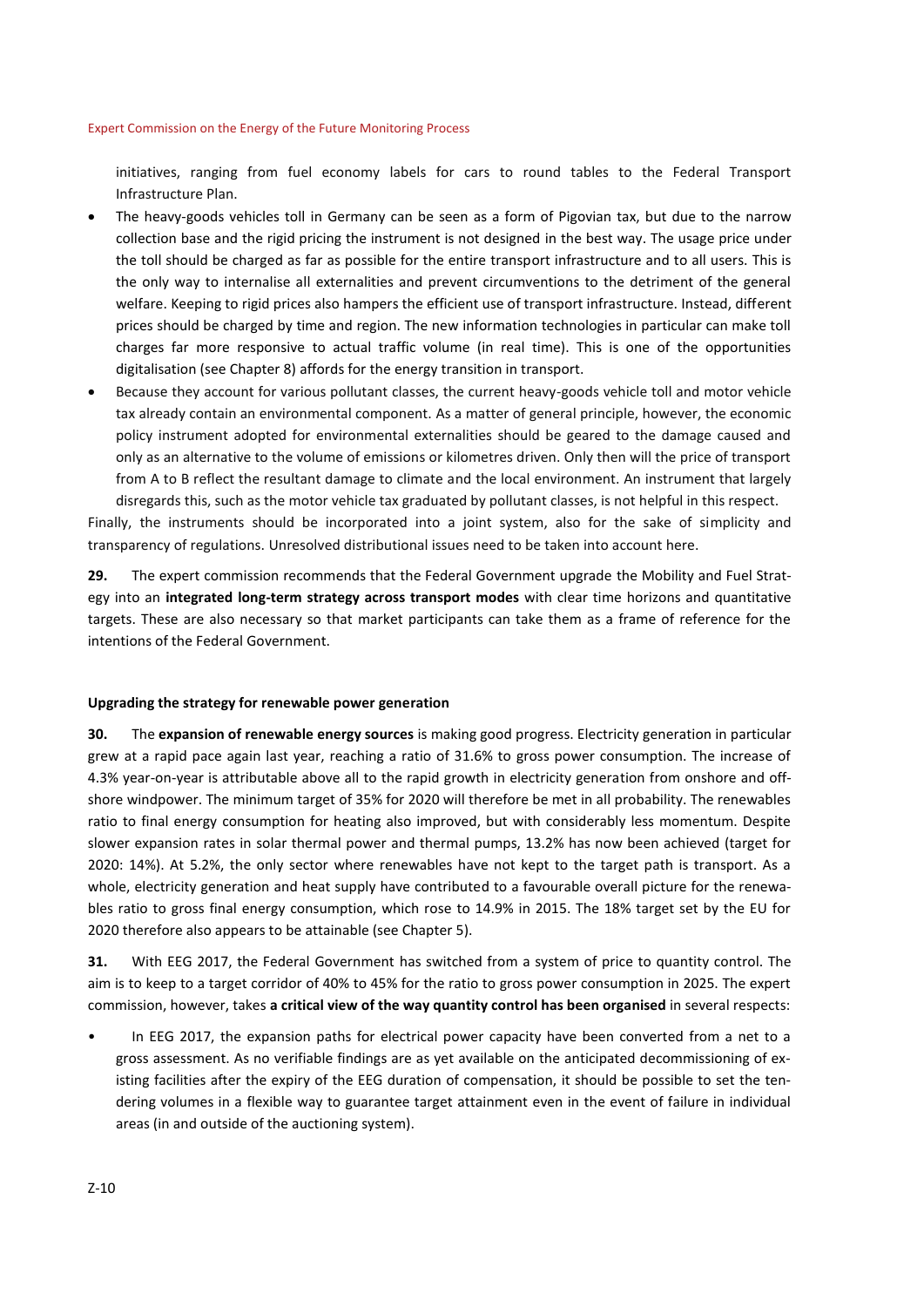- Limiting the expansion of onshore windpower does not raise cost effectiveness, as this is currently the cheapest option, particularly considering that the wind generators connected to the grid as of 2017 can still be expected to contribute to electricity production in 2040. Reducing the quantity for the expansion of onshore windpower can raise cost efficiency in the event of grid congestion, but this should be priced more accurately through appropriate grid charges, adjusted by region and period, for example (see Chapter 6.3).
- In the estimation of the expert commission, EEG 2017 marks a step towards more competition in the respective generating technology, because the shift to auctioning ensures a market-based compensation, but competition is confined to the respective generating segment in the tendering phase. The system of guaranteed minimum compensation remains unchanged so that the facility operators bear no market risks. The expert commission welcomes the underlying intention to cut costs, but a greater incentive for market transformation would be needed. Facility operators should be induced to bear market risks. In combination with carbon pricing and the related higher wholesale electricity prices, for example, this would be a means to do away with funding for renewable electricity generation.

**32.** In sector coupling, the Fifth Monitoring Report concentrates on **coupling the electricity and heating sectors**. The predominant criterion here is technical efficiency, while less importance is attached to others, such as economic feasibility and the requisite stable framework. The expert commission would like to have seen a more multifaceted treatment of the topic and more details on the short-term, medium-term and longerterm significance of the various paths for sector coupling. For example, technologies for sector coupling can only operate economically if the kWh price of the electricity input is considerably less than that for the fossil energy sources to be replaced. As the energy transition is currently predominantly financed by kWh-priced electricity components, it is not economically viable. This problem could, for example, be addressed by carbon pricing or a dynamisation by period or region and shifting grid charges to higher demand charges (see Chapter 2 and Chapter 6).

# **Making the electricity infrastructure fit for the future**

**33.** In its Monitoring Report, the Federal Government takes up the policy discussion on progress in and **costs for electricity infrastructure**. It specifies the investment and expansion needs in transmission and distribution grids and views these as essential for a successful energy transition. The expert commission agrees with this assessment and welcomes the additional transparency afforded by monitoring the Federal Requirement Plan Act (see Chapter 6).

**34.** In its Monitoring Report, the Federal Government sees the need for 'rapid' **grid expansion** (see Chapter 10 in BMWi, 2016). This is indeed lagging a long way behind the plans and completion forecasts have had to be repeatedly revised, as illustrated in Figure 4. It shows five curves, with the 'original path' depicting the time frame envisaged in 2009. The other curves represent the annual updates of the target paths, where 2016 has been supplemented by a best-case scenario. At the end of 2015, 563 km were actually completed, over 100 km less than still forecast in the previous year and almost 900 km less than originally planned. The new forecasts are based on the reports from the EnLAG monitoring process (BnetzA, 2016). The expert commission is also of the view that the Priority of Underground Cabling Act described in the Monitoring Report will expedite grid expansion in the long term, but planning procedures must first be recommenced, which will cause further delays.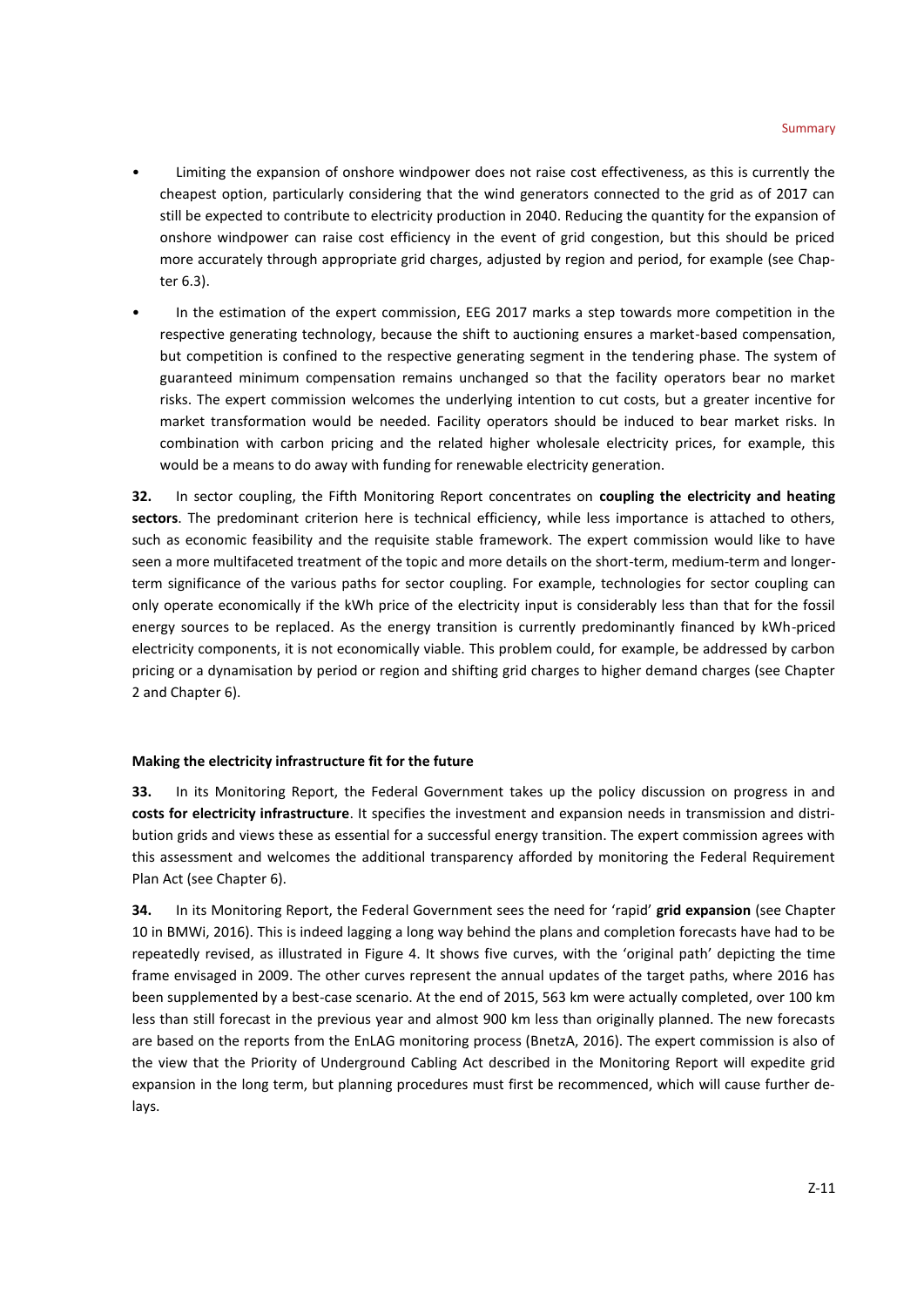





Source: Authors' own chart based on BNetzA/BKartA (2010, 2014, 2015) and BNetzA (2016f)

**35.** The costs for **system services** rose sharply year-on-year in 2015 to EUR 1.6 billion and were largely attributable to interventions for eliminating grid congestion. The specific costs for remedying these bottlenecks, such as redispatch, feed-in management and interruptible loads, differ greatly and should be compared for optimising costs and assessed for their systemic relevance.

**36.** Further thought should also be given to **upgrading the regulations on grid charges**, because they currently take hardly any account of congestion. Introducing variable grid charges by area and period for output feeders and also for new input feeders would set more precise incentives for grid utilisation and provide an administrative solution for grid pricing geared to shortages that approximates a market-based approach. A demand-based feed-in component could be made contingent on maximum annual output.

**37.** In its Monitoring Report, the Federal Government provides meagre information on **electricity supply security**, particularly considering the extraordinary pace of developments in monitoring and planning supply security in the European electricity industry in the last five years, a current example being the discussion on closer cross-border cooperation on this issue. The expert commission welcomes efforts towards closer regional cooperation for improving supply security in the electricity sector. According to various studies, supply security in Germany does not appear to be critical in the years ahead. There is, however, greater cause for concern from an international perspective, in the so-called Pentalateral Energy Forum (PLEF) region that groups Germany, Austria, France, Benelux and Switzerland, where shortages in France could result in a regional supply crisis. The expert commission therefore recommends that the Federal Government consider the attendant risks for supply security in Germany.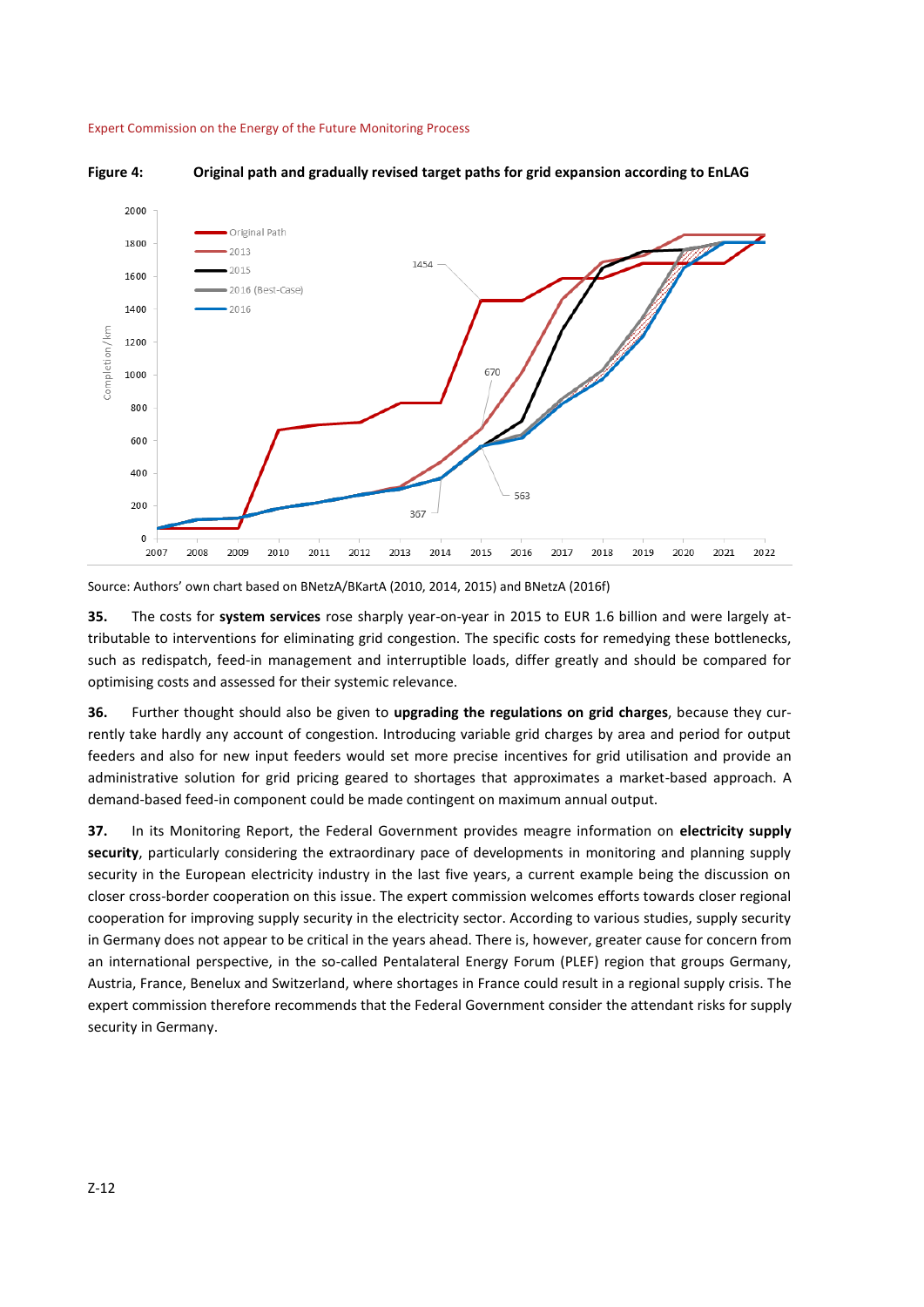# **Ensuring that energy delivers value for money**

**38.** In its Monitoring Report, the Federal Government deals with price trends for various energy sources and their effects on households, trade and industry. The expert commission concurs with the government's view that **exogenous developments on the commodities markets** in particular have **reduced costs** in all sectors (see Chapter 7).

**39.** In this reporting year, the expert commission continues to apply the **national energy account indicator** (see Chapter 7.2). Unlike sectoral electricity prices, this indicator is relatively impartial to distribution issues. The time series for the national energy account and its main components are shown in Table 2.

**40.** An initial analysis reveals that **expenditure has declined compared with the previous year by about EUR 0.9 billion**. A major influence on this development have been corrective adjustments to the excessive offshore levy charged in previous years under Section 17f of EnWG. These cost reductions are, however, only likely to be temporary. Both the offshore levy and other levies or expense items will probably rise in the next few years, also including expenditure on heat/power cogenerators funded under the Combined Heat and Power Act. Grid charges have stabilised for 2015, but this is hardly likely to continue in the coming years. The reduction in revenue ceilings at distribution grid level in 2015 are largely offset by rising transmission grid costs in the same year. Further cost increases are foreseeable for transmission grids in the next few years due to redispatch and feed-in management measures, the maintenance of various reserves (grid reserves under Section 13d of EnWG, capacity reserves under Section 13e EnWG, standby backup facilities under Section 13g of EnWG and grid stabilisation precautions under Section 13k of EnWG), underground cabling and grid expansion in general. Higher charges can also be expected for distribution grids in the coming years (E-Bridge/IAEW/Offis 2014). It is not possible at present to estimate how far the equity yield rates recently reduced by the Federal Network Agency will mitigate these increases.

|                                            | 2010               | 2011                     | 2012 | 2013 | 2014 | 2015* |  |  |
|--------------------------------------------|--------------------|--------------------------|------|------|------|-------|--|--|
|                                            | <b>EUR billion</b> |                          |      |      |      |       |  |  |
| Total expenditure [1]                      | 60.9               | 63.6                     | 64.3 | 71.0 | 70.3 | 69.4  |  |  |
| <b>Government induced elements</b>         | 17.2               | 23.0                     | 23.3 | 30.0 | 32.3 | 31.3  |  |  |
| Of which                                   |                    |                          |      |      |      |       |  |  |
| Electricity taxes [2]                      | 6.4                | 7.2                      | 7.0  | 7.0  | 6.6  | 6.6   |  |  |
| Concession fees [3]                        | 2.1                | 2.2                      | 2.1  | 2.1  | 2.0  | 2.0   |  |  |
| EEG surcharge (EEG differential costs) [4] | 8.3                | 13.4                     | 14.0 | 19.8 | 22.3 | 22.0  |  |  |
| <b>KWK-G [5]</b>                           | 0.4                | 0.2                      | 0.3  | 0.4  | 0.5  | 0.6   |  |  |
| Levies (Sections 17f, 18 ENWG) [6]         |                    | $\overline{\phantom{a}}$ | ٠    | 0.7  | 0.8  | 0.0   |  |  |
| Government regulated elements              | 16.9               | 17.6                     | 19.0 | 21.2 | 21.4 | 21.4  |  |  |
| Of which                                   |                    |                          |      |      |      |       |  |  |
| Transmission grid charges [7]              | 2.2                | 2.2                      | 2.6  | 3.0  | 3.1  | 3.5   |  |  |
| Distribution grid charges [8]              | 14.7               | 15.4                     | 16.4 | 18.2 | 18.3 | 17.9  |  |  |
| <b>Market-driven elements</b>              | 26.8               | 23.1                     | 22.0 | 19.8 | 16.6 | 16.8  |  |  |
| Of which                                   |                    |                          |      |      |      |       |  |  |
| Market value EEG electricity [9]           | 3.5                | 4.4                      | 4.8  | 4.2  | 4.1  | 4.7   |  |  |
| Generation and sales [10]                  | 23.3               | 18.6                     | 17.2 | 15.6 | 12.5 | 12.0  |  |  |
| *Partly provisional                        |                    |                          |      |      |      |       |  |  |

# **Table 2: Aggregate end-user expenditure for electricity**

Source and key: see Chapter 7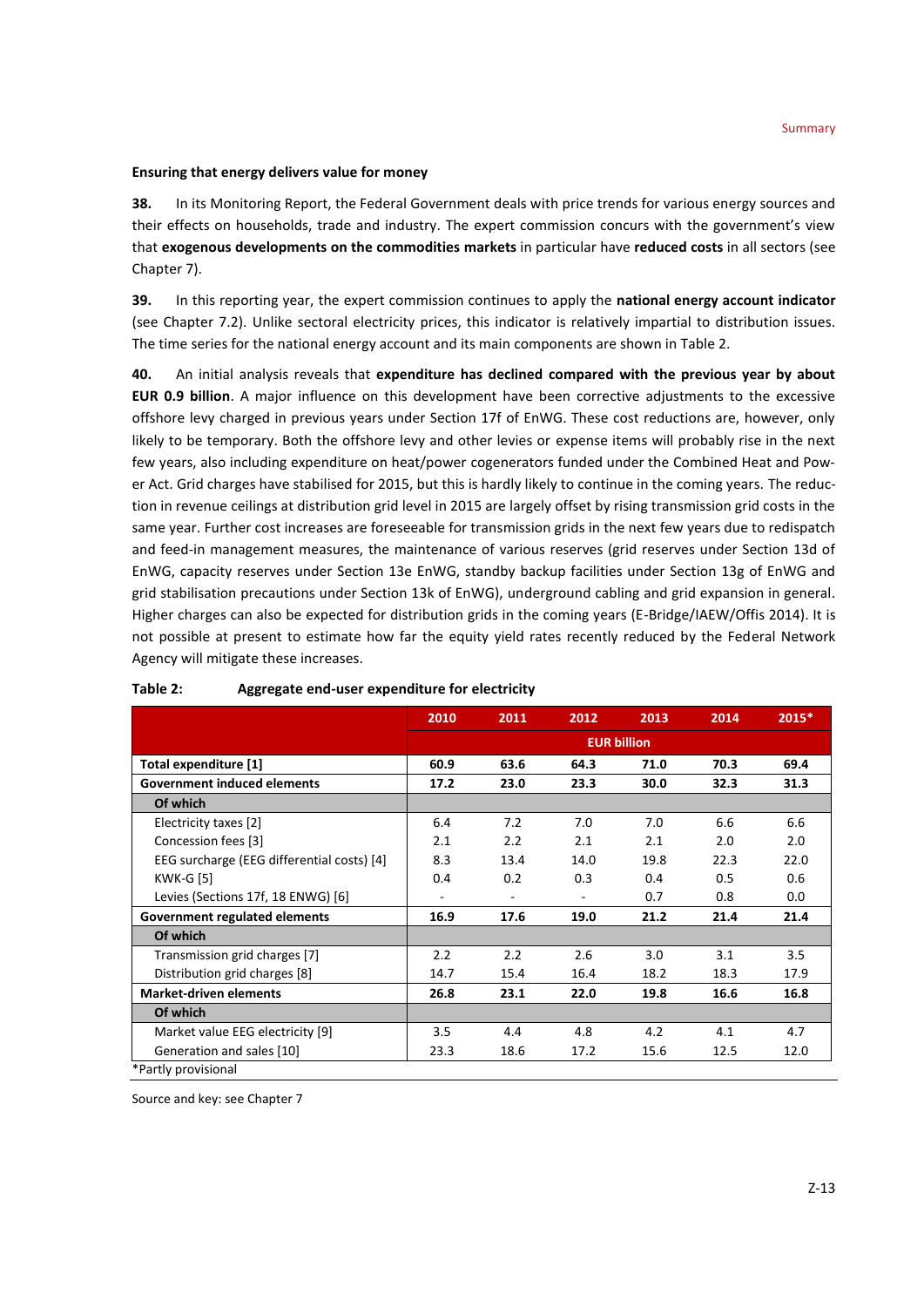**41.** Finally, the table shows that the **market-based expenditure elements**, the core of Electricity Market 2.0, have remained at a low level. The trend of declining revenue in conventional generation continues. The expert commission would like to point out again here that this situation is unsustainable (see EWK 2012, 2014a, 2014b). In the medium to long term, prices must rise on wholesale electricity markets to enable the necessary conventional power stations to survive economically. This would entail a lower EEG levy, but rising wholesale electricity prices overall will ultimately lead to higher end-user expenditure. The extensive write-downs by the power station operators indicate how unsustainable this situation is (see Chapter 7).

**42.** The **ratio of end-user expenditure for electricity to (nominal) gross domestic product** declined slightly from 2.4% in 2014 to 2.3% in 2015. In absolute terms also, there was a drop in expenditure by almost EUR 1 billion in 2015. The expert commission also attributes this development to the EEG reform in 2014, which has slowed down the cost uptrend in the electricity sector. It considers this stabilisation of total expenditure to be only temporary, however. Further cost increases are foreseeable for the EEG levy, but also in particular for power grids. The indicator applied by the Federal Government - the total of wholesale electricity prices and the EEG levy - is not helpful for assessing cost trends for the energy transition in the electricity sector.

**43.** The large amount of **impairments on conventional generation assets** in Germany and Europe due to the price drop on wholesale markets also indicate that end consumers are currently not paying the full costs for electricity supply. If non-volatile generating capacity is necessary for continuous security of supply, this situation can only be of limited duration. End-user expenditure can therefore be expected to rise in the medium term.

**44.** Measured against gross domestic product, **the share of end-user expenditure in transport** declined noticeably from 2.8% in 2014 to 2.4% in 2015. Additional costs in the transport sector due to the energy transition are still of no significance. According to the estimates of the expert commission, **end-user expenditure for heating services** remained almost unchanged on the previous year at a relative ratio of 3.0% to gross domestic product. The decline in fuel expenditure due to the international price trend was offset by the increase in spending on energy-efficiency measures.

**45.** The statement of the expert commission is also concerned with the **unit costs of energy in German enterprises** by international standards. Average unit costs of energy in the manufacturing sector remain below the European average. As Figure 5 also shows, the energy cost burden has diminished, especially due to the fall in fossil fuel prices for all energy sources, except electricity. The unit costs of electricity are, however, of particular interest in the context of the energy transition, as energy policy exerts a major influence on them. Costs in Germany rose as compared with the European average in the period from 2008 to 2015 (see Figure 6). Whereas the unit costs of electricity for manufacturing firms have risen in Germany since 2011 by approx. 5% on average, they have declined by approx. 2% in Europe. In the German manufacturing sector in 2015, unit costs of electricity only kept below the EU28 level in metal manufacturing and metalworking and motor-vehicle manufacturing. Where (German) sectors depend heavily on electric power and less on fossil fuels, they have not therefore benefited from the price drop in fossil fuels. The financial scope for these companies is even more limited, despite low fossil fuel prices.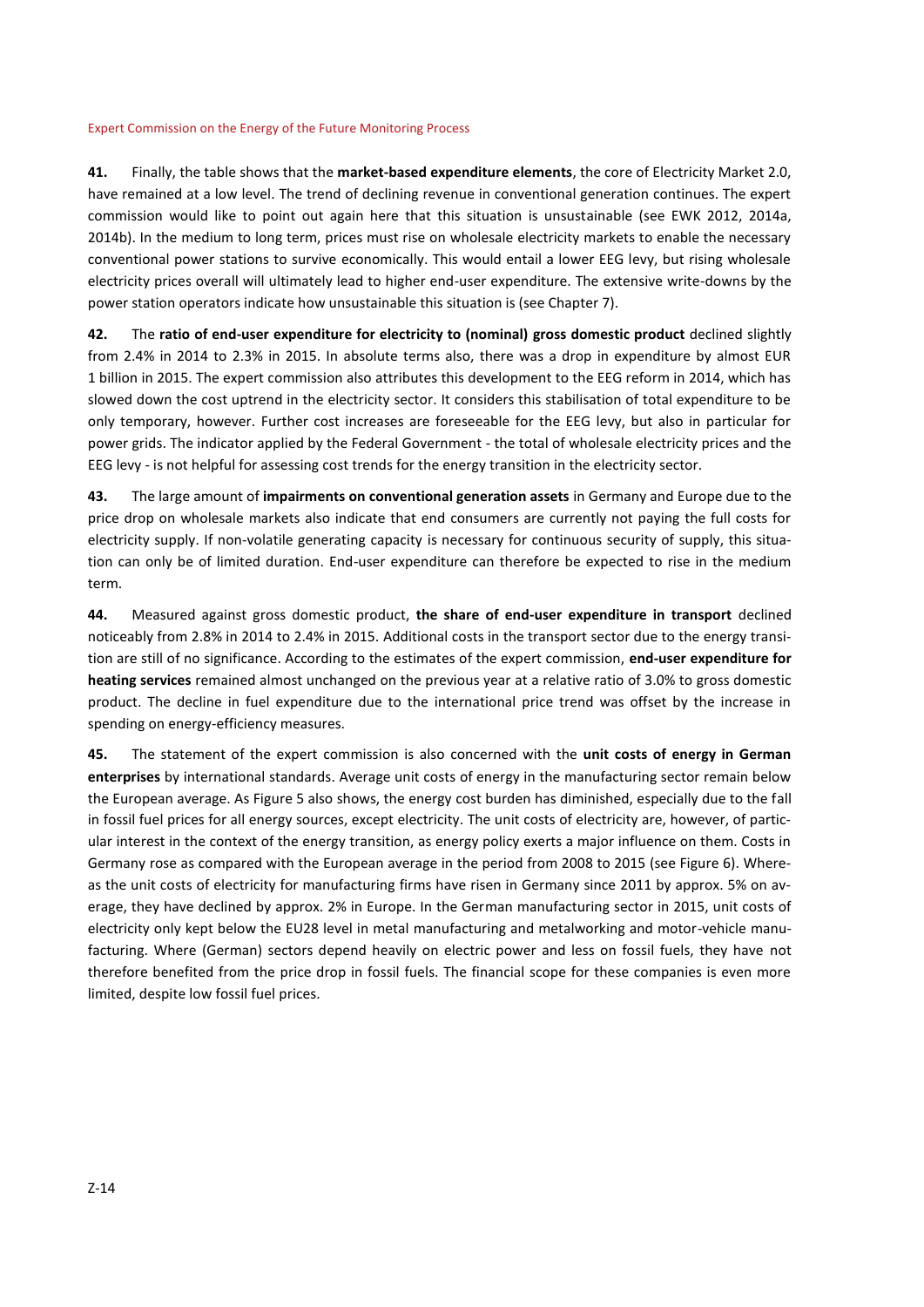

Source: Authors' own calculations

**46.** In the view of the expert commission, **charging government induced and regulated electricity price components** largely based on the kWh price places a constraint on flexibilities on the consumer side and sector coupling. This is particularly important for grid charges and the EEG surcharge. For sector coupling technologies to be competitive, financing must be based on incentives. In the opinion of the expert commission, the present trend of promoting individual technologies through specific exemptions in the levying system jeopardises the future acceptance of the energy transition.

#### **Harnessing the potential of digitalisation**

**47.** Digitalisation is a key issue for the future. The global transformation through information and communications technologies (ICT) is so significant that digitalisation has been dubbed the fourth industrial revolution. It will be particularly crucial for the future of the energy industry. The expert commission has concluded that Germany's success in the energy transition and climate protection will also depend on **how quickly the requisite infrastructure for digitalisation can be expanded in the years ahead** and how far the attendant risks can be kept under credible control (see Chapter 8).

**48.** In the course of energy market deregulation and due to the decentral approach of the energy transition, there has been a large increase in the number of actors. Functional and information chains that used to be located in one company in the past are often distributed today over several participants. Some new market roles have also emerged. Digitalisation will accelerate this development. The distribution over many actors calls for clearly demarcated interfaces among them. Not enough of these have been put into place so far. As in data protection, efficient and effective regulations must be introduced, also for **developing and accessing new databased business models**. These include customer-friendly approaches, such as setting load-dependent and time-dependent rates, the deployment and management of virtual power stations or smart home and energyefficient applications on a broad scale as well as corporate initiatives, such as the data-supported rationalisation and servicing of generating installations and grid infrastructure.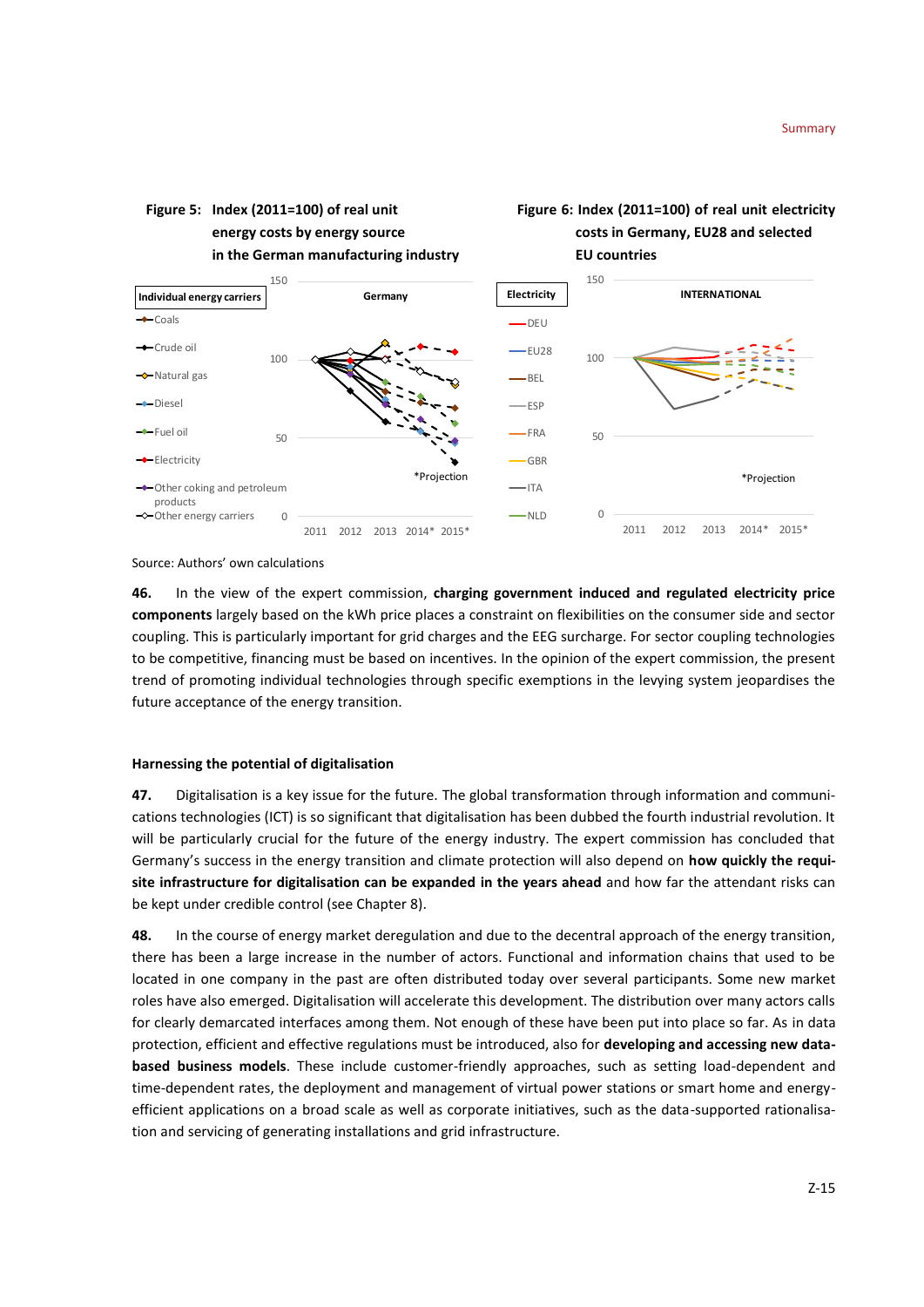**49.** In the assessment of the expert commission, digitalisation has the potential on the electricity market to flexibilise energy supply and demand and alleviate peak loads. This can be expected to bring substantial economic advantages. For the young digital electricity sector, the expert commission **proposes a monitoring system for start-ups** that can be put to permanent use in the monitoring process.

**50.** Owing to the special **significance of digitalisation for value added**, this chapter will first impart a basic understanding of value chains in the electricity market and their digitalisation. Links in the digital electricity value chain (generation, trade, transmission, distribution, storage, sales, sector coupling and consumption) are supported by ICT and embedded in a network of upstream and downstream chains (see Figure 7). Based on this, the expert commission proposes a metric for assessing the status of digitalisation and value-added contributions for the electricity market overall and for each link in the value chain.

# **Figure 7: Value chain of the digital electric power industry and two examples of upstream and downstream value chains**



Source: Authors' own chart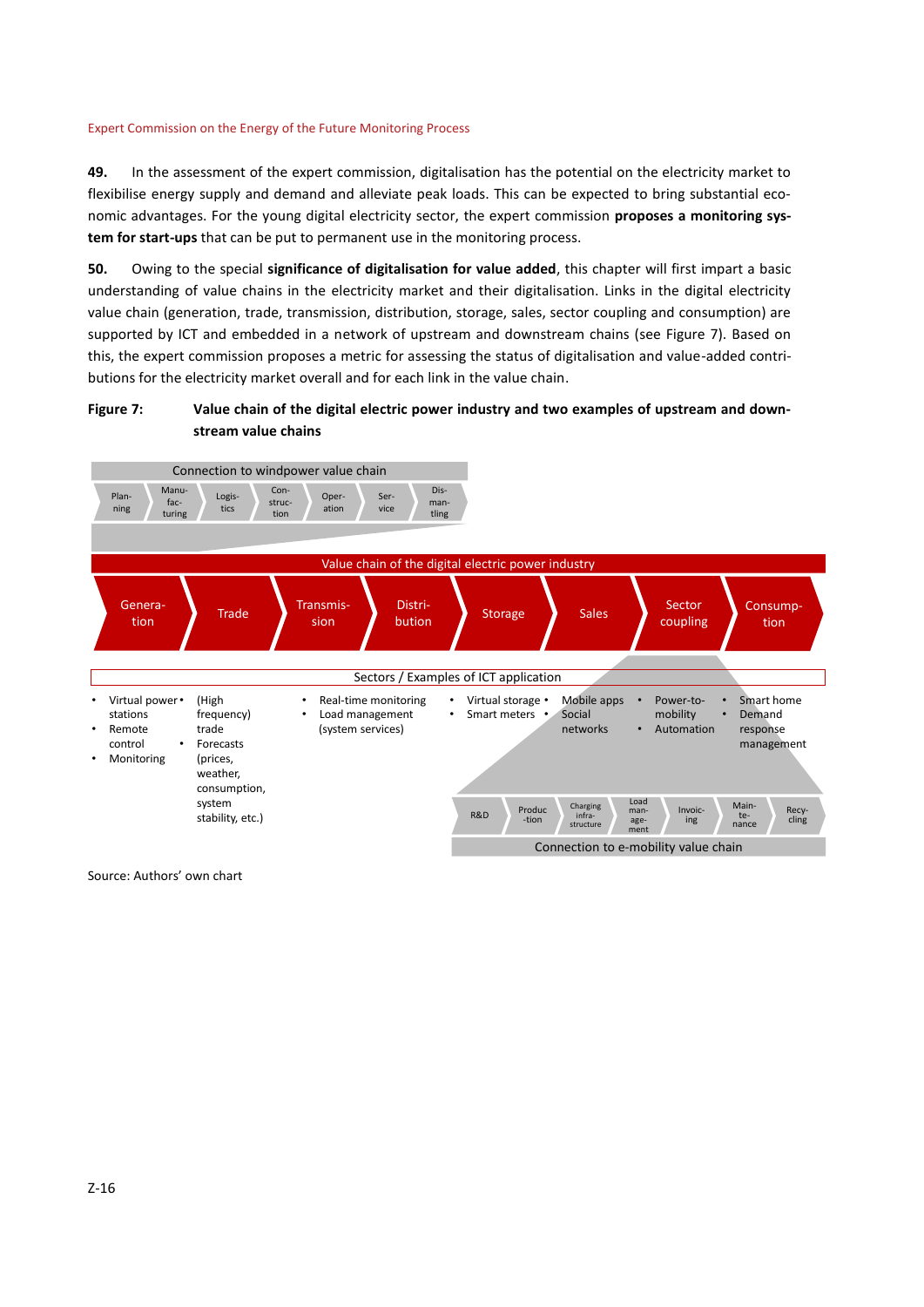# **Summary of recommendations**

**51.** From the current perspective, the attainment of the central targets of the Federal Government's Energy Concept for 2020 is improbable. In this year's statement, the expert commission makes a number of **recommendations** to the Federal Government for maintaining the credibility of the energy transition. To set out a stable and long-term framework for transforming the energy system, general carbon pricing should be introduced as a guiding policy instrument. The set of targets in the Energy Concept for 2030 must also be updated and completed to plan climate protection measures. In this connection, efficiency needs rethinking (consistent 'Think Efficiency' approach). Instead of taking a narrow view of the transport sector, problems need to be addressed as whole as part of a transport transition. The strategy for renewable power generation must be upgraded to set a better incentive for market transformation. The electricity infrastructure plays a key role in the energy transition and must be made fit for the future through speedy grid expansion and the further development of grid pricing. In all these efforts, attention should be paid to ensuring that energy delivers value for money, because end-user expenditure can be expected to rise in the medium term. Besides the risks, the energy transition also affords great opportunities, through digitalisation, for example. In the view of the expert commission, Germany's success in the energy transition and climate protection will also depend on making the most of these.

**52.** The expert commission has also submitted various proposals in recent years for improving energy transition monitoring with the aim of developing a consistent set of indicators to keep track of and assess the package of policy objectives, measures and impacts of the energy transition as a guideline for action. Some proposals have been adopted by the Federal Government, while others have not yet been addressed. We therefore suggest that particular consideration be given to the **following recommendations from previous statements**:

- revision of the points system for target attainment (see Chapter 1 in EWK, 2015; see Chapter 1),
- development of lead indicators (see Chapter 1 in EWK, 2014a),
- evidence-based evaluation of measures, with a particular distinction between endogenous and exogenous developments (see Chapter 3 in EWK, 2014b; see Chapter 1),
- extension of analyses for the time horizon up to 2030, accounting for various scenarios (see Chapter 10 in EWK, 2015; see Chapter 2),
- possibility of retiring emission allowances (see Chapter 4 in EWK, 2014b; see Chapter 2),
- application of the guidelines for effective energy efficiency monitoring (see Chapter in EWK, 2015; see Chapter 3), including collecting statistics and conducting surveys on different aspects of energy efficiency,
- suitable institutionalisation of NAPE monitoring (see Chapter 5 in EWK, 2015),
- scientific analyses of rebound effects in passenger transport (see Chapter 6 in EWK, 2015; see Chapter 4),
- in-depth investigation of the scope for sector coupling (see Chapter 2 in EWK, 2015; see Chapter 5),
- upgrading indicators for supply security (see Chapter 7 in EWK 2015 and Chapter 6 in EWK, 2014a; see Chapter 6),
- improved power balancing for electricity supply (see Chapter 6 in EWK, 2012 and Chapter 6 in EWK, 2014a; see Chapter 6),
- improvements in grid expansion and pricing (see Chapter 7 in EWK, 2015; see Chapter 6),
- application of the national energy account (see Chapter 7 in EWK, 2012, Chapter 7 in EWK, 2014a, Chapter 11 in EWK, 2014b and Chapter 8 in EWK 2015; see Chapter 7),
- taking greater account of unit energy costs, including indirect unit costs, and also in particular international comparisons of direct unit energy costs (see Chapter 8 in EWK, 2015 and Chapter 11 in EWK, 2014b; see Chapter 7),